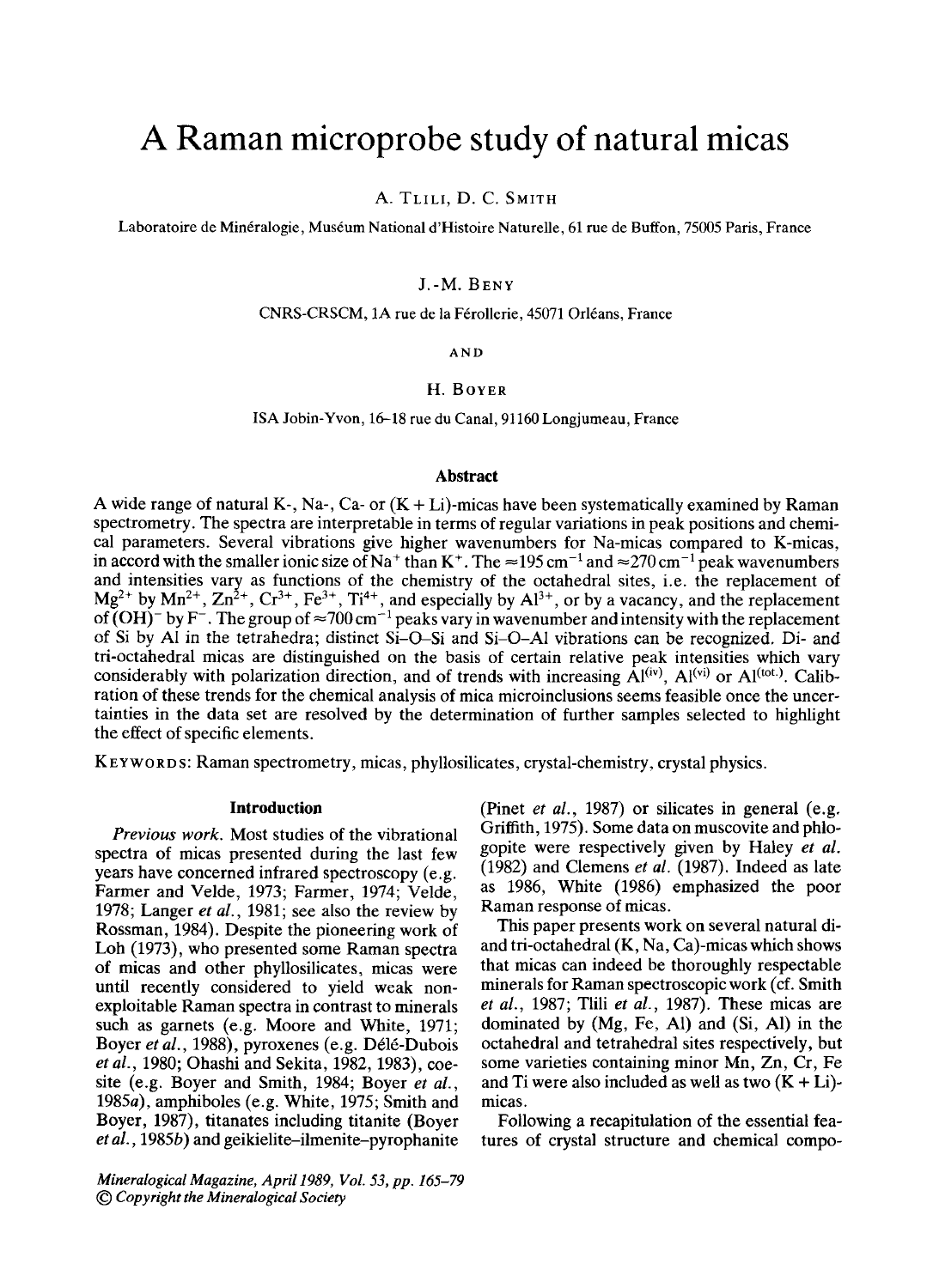sition of micas, the sample descriptions and the experimental methods, the general features of the Raman spectra of micas in the ranges of 50-1250 and 3500–3750 cm<sup> $-1$ </sup> are presented, with attention focused on the differences between trioctahedral and dioctahedral micas and between K-, Na-, Caand  $(K + Li)$ -micas, and on apparent trends of variation of each major Raman peak.

*Crystal structure of micas: the essential features.*  Micas are composed of an octahedral sheet of (Mg, Fe, Al, etc.) cations sandwiched between the apical oxygens of two facing tetrahedral sheets of linked (Si, Al) $O_4$  tetrahedra: a so-called 2:1 layer phyllosilicate. Three 'bridging' or 'basal' oxygens of each tetrahedra form a hexagonal mesh pattern parallel to the mica cleavage whereas the fourth 'apical' oxygen points in the direction nearly perpendicular to the cleavage plane (crystallographic *a-b* plane). These apical oxygens form a hexagonal ring pattern with an (OH) ion in the centre; the hexagons of the two facing sets of apical oxygens  $+$  (OH) ions are coordinated by two octahedral cations in 'dioctahedral' micas or by three cations in 'trioctahedral' micas. Four apical oxygens and two (OH) groups contribute to form each octahedral site which can be occupied by tetravalent (Ti), trivalent (A1, Fe, Cr etc.), divalent (Mg, Mn, Fe, Zn etc.) or monovalent (Li) cations, or can be vacant; (OH) may be replaced by F.

The hydroxyl groups occur at the same  $c'$ -level as the apical oxygens and are directly linked to the structure only by one end (the oxygen), the other end (the hydrogen) being free to move according to the type of surrounding interactions. Vedder (1964) pointed out three types of orientation of the hydroxyl groups: N-type (normal), /-type (impurity), V-type (vacancy). In this classification 'normal' denotes three identical divalent octahedral cations (e.g. Mg Mg Mg), 'impurity' denotes two divalent plus one trivalent or monovalent cation (e.g. Mg Mg Al), and 'vacancy' denotes two trivalent cations plus one vacancy (e.g. Al Al  $\Box$ ). This nomenclature was consolidated by the models established by Robert and Kodama (1988) and Robert *et al.* (1987, 1988) based on the infrared and Raman wavenumbers of hydroxyl-stretching in micas.

The unequal ionic sizes and/or charges among the octahedral or tetrahedral cations necessitate structural modifications. The substitution of Si by A1 significantly increases the size of the tetrahedral sites ( $r_{Si} \approx 0.26~\text{\AA}$ ,  $r_{Al}$ (iv)  $\approx 0.39~\text{\AA}$ ; Shannon, 1976) and is partly responsible for a distortion which may be characterized by the value alpha (where alpha  $=$  ditrigonal rotation angle: Donnay *et al.,* 1964; Robert, 1981). In the same way the

substitution of Mg by Al ( $r_{\text{Mg}} \approx 0.72 \text{ Å}$ ,  $r_{\text{Al}}(v_i) \approx$ 0.53Å) substantially decreases the size of the octahedral sites and the presence of such an 'impurity' as A1 in the octahedral site accounts for the distortion in trioctahedral micas compared to pure phlogopite.

Two tetrahedral sheets are joined back-to-back by 'interlayer' cations of low valency (K, Na or Ca) which serve to balance the net negative charges of the 2:1 tetrahedral : octahedral layers. In  $AI^{(iv)}$ -poor K-micas the two patterns of hexagonally-arranged bridging oxygens are almost exactly superposed, and all the bridging oxygens on each side are almost coplanar, giving rise to coordination 12 for  $K^+$ . In Na-micas, the smaller interlayer cation considerably distorts the geometry of the bridging oxygens by tilting and rotating the tetrahedra. Likewise  $Al<sup>(iv)</sup>$  substitution into the tetrahedra of K- or Na-micas distorts the fitting together of the opposing tetrahedral sheets. In margarite, the tetrahedral distortion results in coordination 6 for the Ca atoms, with a distinct shifting along the cleavage plane of the opposing pseudo-hexagonal tetrahedral patterns. For further details the reader is referred to review articles by Zussman (1979), Bailey (1984a and b), and Guggen heim (1984) and the many references cited therein.

*Chemical composition of micas: the essential features.* Setting aside the Ca- and  $(K + Li)$ -micas and the minor elements such as  $Mn^{2+}$ ,  $Zn^{2+}$ , Ba<sup>2+</sup>,  $Cr^{3+}$ ,  $V^{3+}$  and Ti<sup>4+</sup>, and combining Fe<sup>2+</sup> with Mg,  $Fe<sup>3+</sup>$  with Al and any F or Cl with (OH), reduces the chemistry of natural rock-forming (K,Na) micas to the system K-Na-Mg-A1-Si-O-H and gives the simplified formula:

 $(K, Na)<sub>2</sub>Mg<sub>0–6</sub>Al_{\mathbf{Q}}^{(vi)}\Box_{0-2}Si<sub>4–8</sub>Al_{\mathbf{Q}}^{(iv)}O<sub>20</sub>(OH)<sub>4</sub>$ 

where  $\Box$  denotes an octahedral vacancy.

Many ways of plotting mica compositions have been published and all have various advantages and disadvantages. Here we use the  $'Al^{(vi)}$  *vs.* Al<sup>(iv)</sup> mica hexagon' of Smith (1988) where only  $Al^{(iv)}$  and  $Al^{(vi)}$  are plotted such that  $Al^{(tot.)}$ increases horizontally to the right as  $(Mg + Si)$ decreases, the total number of Mg cations being implicitly fixed if  $(K + Na) = 2$  and  $(OH) = 4$ (Fig. 1).

Ca-micas ('brittle micas') require greater Al and/ or greater vacancy contents to maintain overall charge balance. Margarite is thus related to paragonite by the exchange  $Ca<sub>2</sub>Al<sub>2</sub><sup>(iv)</sup> = Na<sub>2</sub>Si<sub>2</sub>$ , and to preiswerkite by the exchange  $Ca<sub>2</sub>Al<sup>(vi)</sup>\square_2 =$  $Na<sub>2</sub>Mg<sub>4</sub>$ . Li can enter the octahedral site of K-, Na- or Ca-micas and the charge can be balanced in several ways, e.g. trilithionite is related to phlogopite by the exchange  $Mg_6 = Li_3Al_3$ .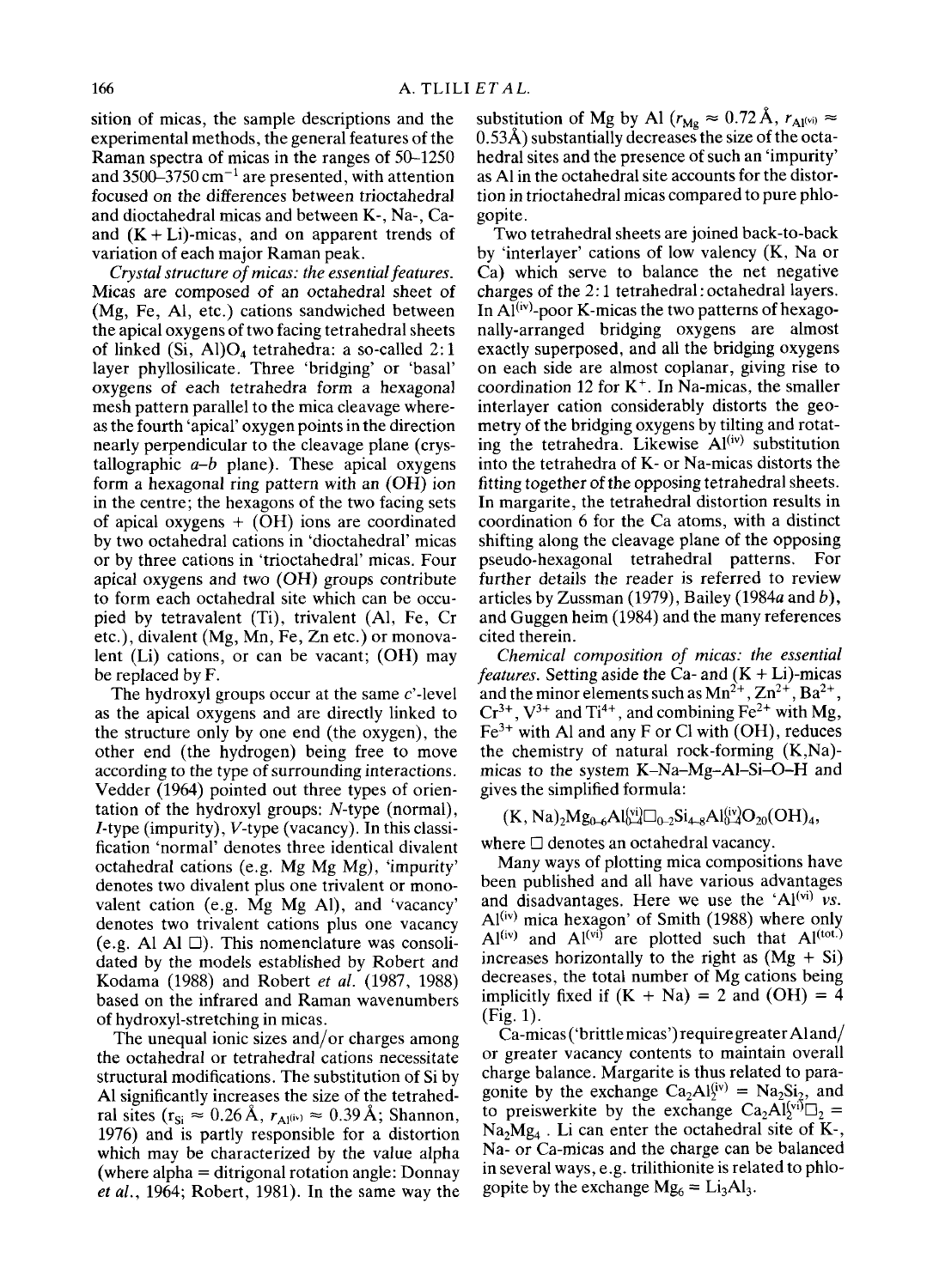

FIG. 1. Plot of sample chemical compositions (data of Tables 2 and 3) on the 'mica hexagon' of Smith (1988) in order of increasing  $Al^{(tot.)}$  for dioctahedral micas and decreasing  $Al^{(tot.)}$  for trioctahedral micas; the coordinates are  $A^{(iv)}$  and  $A^{(vi)}$  for the hexagon and  $A^{(iv)}$  and Ca for the margarite-paragonite-'MICA L' triangle which may be visualized as being perpendicular to the hexagon. K-micas in small print; Na- or Ca- micas in capitals.  $O_{20}(OH, F)_{4}$  throughout. Na includes K; Mg includes Fe, Mn, Ni; Al<sup>(vi)</sup> includes Cr.  $\triangle$ , dioctahedral (K)-micas;  $\blacktriangle$ , trioctahedral (K)-micas;  $\bigcirc$ , dioctahedral (Na)-micas;  $\blacktriangleright$ , trioctahedral (Na)-micas;  $\Box$ , margarite;  $\bigotimes$ , trilithio $nite$ ;  $\blacksquare$ , ideal end-members.

Replacement of Mg by  $Fe^{2+}$  and/or of  $Al<sup>(vi)</sup>$ by  $Fe<sup>3+</sup>$  is extensive and affects mica stability and hence also the limits of natural solid-solution ranges.

The 22 micas studied here by the electron microprobe and Raman microprobe techniques are plotted in Fig. 1; they represent most of the known natural composition ranges corresponding to the formula given above but with  $Mg > Fe^{2+}$  and  $Al > Fe^{3+}$ .

## **Data acquisition**

*Sample origins and compositions. The* mica samples studied here come from a variety of localities and geological environments (Table 1). Electron microprobe analyses are presented in Tables 2 and 3; these were determined with a CAMECA CAMEBAX microprobe at the Paris Museum (see Smith and Pinet, 1985, for the operational details). In the dioctahedral micas, where  $Fe^{(tot.)}$  and  $Mn^{(tot.)}$  are low, all Fe and Mn are presented as  $Fe^{2+}$  and  $Mn^{2+}$  since most total weight percent values exceed 100%. Since most of the Fe-richer trioctahedral micas have total weight percent values close to 100% and most  $\Sigma$ alk. and  $\Sigma$ oct. values are reasonable, then Fe<sup>(tot.)</sup> is also left as  $Fe^{2+}$ . The real  $Fe^{3+}$  and  $Mn^{3+}$  values are probably as small as the  $Cr^{3+}$  values, except for sample 1 (Table 1), and may be ignored without introducing significant error into the calculated total trivalent occupancy of the octahedra.

*Raman microprobe experimental technique.*  The crystals were either mounted in a cylinder of Araldite or glued with Araldite to a glass slide and then polished; the same mounts, and indeed exactly the same crystals, were used for both the electron microprobe and Raman microprobe analyses.

The Raman spectra were recorded with the electric field polarized either parallel or perpendicular to the cleavage plane. Near identical Raman microprobes at CNRS-CRSCM (Orléans) and ISA JOBIN-YVON (Longjumeau) were used. Both were composed of a RAMANOR U1000 microspectrometer equipped with an OLYMPUS microscope and an INNOVA-90 argon ion laser; the slits were set at  $200-400 \mu m$ . The exciting line was usually at  $\lambda = 514.5$  nm (green) but sometimes at  $\lambda = 488$  nm (blue). Estimated errors were  $\pm 1$  cm<sup>-1</sup> in precision and  $\pm 2$  cm<sup>-1</sup> in accuracy for those peaks which are strong and without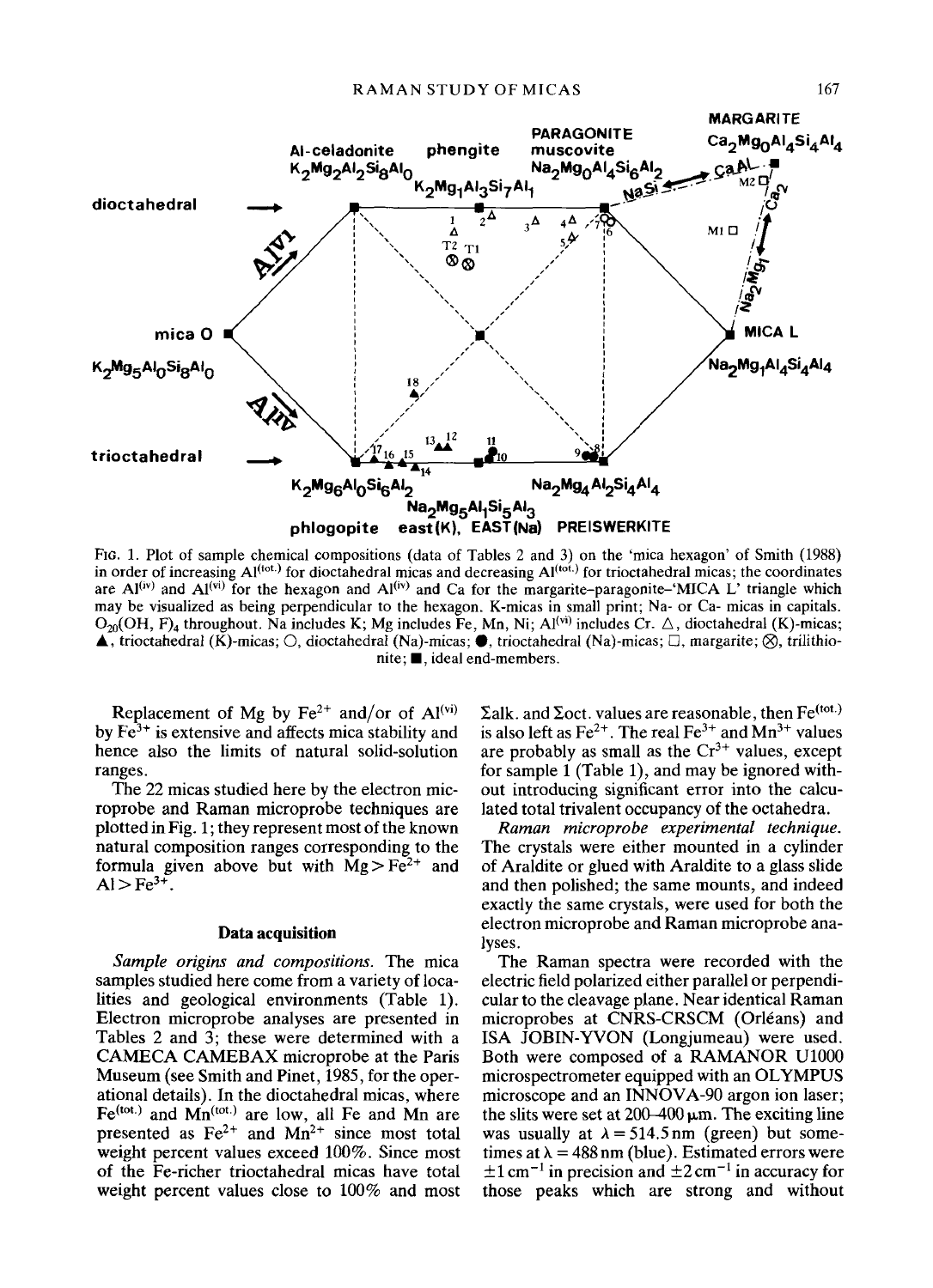Table 1. Sample descriptions

| N° SPECIES                                                            | ROCK           | LOCALITY                  | COUNTRY    |  |  |
|-----------------------------------------------------------------------|----------------|---------------------------|------------|--|--|
| DIOCTAHEDRAL (K, Na)-MICAS INCLUDING MARGARITE                        |                |                           |            |  |  |
| I phengite (Mn) 'alurgite'                                            | Ν4             | St. Marcel                | Italy      |  |  |
| 2 phengite                                                            | 1131           | Weissenstein              | Germany    |  |  |
| 3 phengite                                                            | FTS4           | Oberkotzau                | Germany    |  |  |
| 4 muscovite                                                           | A58            | Hessdalen                 | Norway     |  |  |
| 5 muscovite (Cr) 'fuchsite'                                           | GAL 170-39     |                           | Madagascar |  |  |
| 6 paragonite                                                          | G193           | Liset                     | Norway     |  |  |
| 7 paragonite                                                          | G193           | Liset                     | Norway     |  |  |
| Ml margarite (Na)                                                     | K26            | Liset                     | Norway     |  |  |
|                                                                       |                |                           |            |  |  |
| M2 margarite                                                          | 93by           | Rekvika                   | Norway     |  |  |
| TRIOCTAHEDRAL (K, Na)-MICAS INCLUDING TRILITHIONITE<br>8 preiswerkite | G184           | Liset                     | Norway     |  |  |
| 9 preiswerkite                                                        | G184           | Liset                     | Norway     |  |  |
| $10$ east (Na)*                                                       | K27            | $1.1$ set                 | Norway     |  |  |
| 11 east(Na)*                                                          | K27            | Liset                     | Norway     |  |  |
| 12 east $(K)$ * (Ti)                                                  | A70            | Hessdalen                 | Norway     |  |  |
| 13 east $(K)$ *                                                       | <b>B331b</b>   | Aarsheimneset             | Norway     |  |  |
| 14 phlogopite                                                         | GAL 130-251    |                           | Madagascar |  |  |
| 15 phlogopite                                                         | GAL 112-243    | Arendal                   | Norway     |  |  |
| 16 phlogopite (F)                                                     | GAL 168-7      |                           | Brazil     |  |  |
| 17 hendricksite (Ba,Ti) £                                             | $M-7$          | Franklin Furnace          | U.S.A.     |  |  |
| 18 annite (Ti)                                                        | <b>HEL 697</b> | Sierra los Filabres Spain |            |  |  |
| Tl crilithionite (Mn)                                                 | GAL 152-85     | Erajanie                  | Finland    |  |  |

\*: The name 'eastonite' for the K end-member has recently been discredited hy Livi and Veblen (1987), and the Na end-member has not yet been reeognised by the IMA commission on New Minersls and Mineral Names; bere we use the symbols 'east(Na)' and 'east(K)' to indicate those compositions close to  $(K,Na)2(Mg,Fe)5A1S15A13020(OH)4$  with respectively Na > K or K > Na . Elements other than K, Na, Ca, Li, Mg, Fe, Al, Si, O, H, are indicated in brackets where their contents are significant.

Sample 17 was kindly provided by Dr. J.-L. Robert and X-ray refined by Robert and Gaspérin (1985).

£: Hendricksite is an (Mn + Zn)-bearing phlogopite.

shoulders. The number of scans, counting times, laser power and wavenumber steps all varied somewhat as these samples were determined during different RMP sessions spread over several years.

Despite frequently successfully obtaining spectral data, some technical obstacles were encountered when recording mica samples (e.g. high background noise, high fluorescence or strong absorption). Especially when the crystals are  $Fe<sup>2+</sup>$ -rich, the incident monochromatic light, whether focused or defocused, is strongly absorbed by the sample which can become damaged by heating at the impact point. However, in general the quality of the Raman spectra is not significantly affected by the colour (i.e. the wavelength ranges of absorption), but it is dependent on the transparency of the material (i.e. the total absorption). Thus red 'alurgite' (manganian phengite), green 'fuchsite' (chromian muscovite), brown phlogopite and pink trilithionite yield spectra as strong as those of colourless muscovite and paragonite which in turn are comparable in intensity to the Raman spectra of pyroxenes and amphiboles.

#### **General features of the Raman spectra of micas**

*Peak assignments.* The expected wavenumbers for Raman and infrared vibrations have been calculated using a factor group analysis procedure based on the GF matrix method (Shimanouchi *et al.,* 1961; Ishii *et al.,* 1967, 1969). Loh (1973) attributed the Raman active vibrational bands in micas and other phyllosilicates to molecular vibrations of  $MO_6$ ,  $SiO_4$ , O–H–O and O–H. Velde and Couty (1985) based their infrared band attributions in certain phyUosilicates on the variation of spectra with chemical composition, i.e. on different cation substitutions in various sites for simi-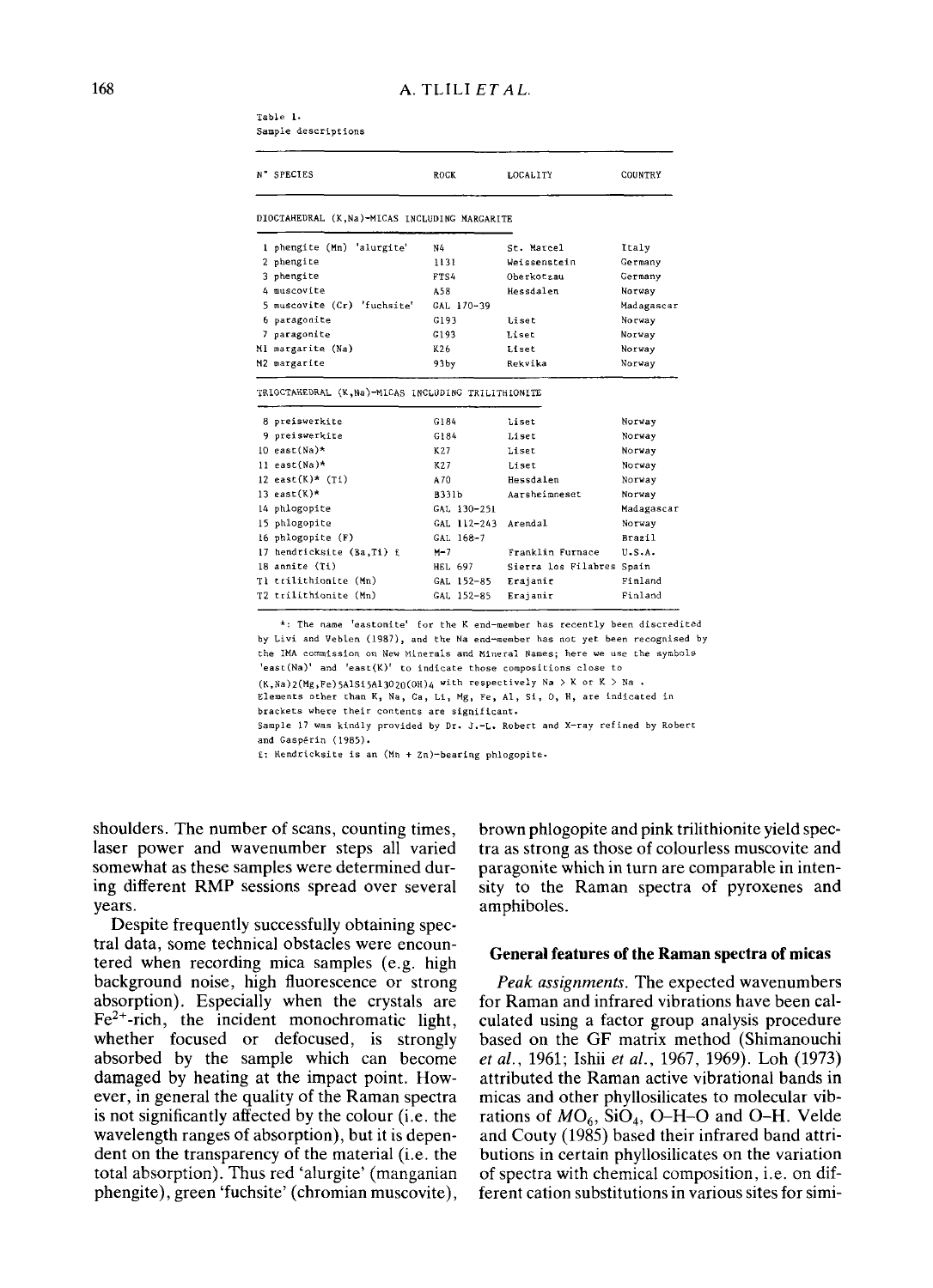#### RAMAN STUDY OF MICAS

Table 2. Electron probe analyses of natural dioctahedral (K,Na)-mlcas including margarite

| sample                  | $1*$     | $\boldsymbol{2}$     | 3         | 4        | 5                                                              | 6         | $\overline{7}$ | MI       | M2       |
|-------------------------|----------|----------------------|-----------|----------|----------------------------------------------------------------|-----------|----------------|----------|----------|
|                         |          |                      |           |          |                                                                |           |                |          |          |
| Si02                    | 52.80    | 51.81                | 49.10     | 46.27    | 44.83                                                          | 45.63     | 46.75          | 32.83    | 30.74    |
| A1203                   | 21.07    | 27.70                | 31.48     | 34.80    | 34.70                                                          | $40 - 30$ | 40.19          | 49.36    | 50.14    |
| Cr203                   | $0 - 00$ | 0.01                 | 0.00      | 0.20     | 0.92                                                           | $0 - 00$  | 0.00           | 0.01     | $0 - 00$ |
| FeO                     | 1.83     | $2 - 26$             | 0.54      | 1,87     | 1.38                                                           | 0.41      | 0.16           | 1.18     | $0 - 32$ |
| MnO                     | 1.80     | 0.02                 | 0.00      | 0.06     | 0.00                                                           | 0.00      | $0 - 00$       | 0.01     | 0.00     |
| MgO                     | 5.82     | 3.45                 | 3.41      | $0 - 51$ | 1.62                                                           | 0.12      | 0.37           | 1.02     | 0.49     |
| Ti02                    | $0 - 21$ | 0.72                 | 0.46      | 0.33     | 0.53                                                           | 0.26      | 0.17           | 0.01     | 0.00     |
| K20                     | 12.29    | 11.16                | 10.58     | 11.05    | 11.27                                                          | $0 - 21$  | 0.11           | $0 - 02$ | 0.00     |
| Na20                    | 0.01     | $0 - 61$             | 0.80      | 0.54     | 0.55                                                           | 7.60      | 7.20           | 3.95     | 1.20     |
| CaO                     | $0 - 00$ | 0.00                 | $0 - 00$  | $0 - 00$ | 0.00                                                           | $0 - 47$  | 0.66           | 7.05     | 12.22    |
| <b>H2O</b>              | 4.43     | 4.58                 | 4.56      | 4.49     | 4.47                                                           | 4.67      | 4.72           | 4.55     | 4.50     |
| TOTAL                   | 100.26   | 102.32 100.95 100.12 |           |          | 100-27                                                         | 99.67     | 100.33         | 99.99    | 99.61    |
| Si                      | 7,068    | 6.765                | 6.444     | 6.180    | 6,007                                                          | 5.855     | 5.936          | 4.320    | 4.089    |
| AI(tot)                 | 3.324    | 4.264                | 4.870     | 5.477    | 5.480                                                          | 6.096     | 6.015          | 7.657    | 7.860    |
| Al(iv)                  | 0.932    | 1.235                | 1.556     | 1.820    | 1,993                                                          | 2.145     | 2.064          | 3.680    | 3.911    |
| $\Sigma$ tet            | 8,000    | 8.000                | 8,000     | 8.000    | 8,000                                                          | 8.000     | 8.000          | 8-000    | 8.000    |
| Al(vi)                  | 2.392    | 3.029                | 3.314     | 3.657    | 3.487                                                          | 3.951     | 3.951          | 3,977    | 3.949    |
| Cт                      | 0.000    | 0.000                | 0.000     | 0.021    | 0.097                                                          | 0.000     | 0.000          | 0.001    | 0.000    |
| Fe(tot)                 | $0.204*$ | 0.248                | 0.059     | 0.206    | 0.154                                                          | 0.045     | 0.017          | 0.129    | 0.035    |
| Mn                      | $0.204*$ | 0.002                | 0.000     | 0.006    | 0.000                                                          | $0 - 000$ | 0.000          | 0.001    | 0.000    |
| Mg                      | 1.162    | 0.672                | 0.668     | 0.102    | 0.324                                                          | 0.023     | 0.069          | 0.201    | 0.097    |
| Τi                      | 0.020    | 0.071                | 0.046     | 0.033    | 0.053                                                          | 0.025     | 0.016          | 0.001    | 0.000    |
| $\Sigma_{\text{oct}}$ . | 3.982    | 4.022                | 4.087     | 4.025    | 4.115                                                          | 4.044     | 4.053          | 4.309    | 4.081    |
| K                       | 2.099    | 1.859                | 1.771     | 1.882    | 1.927                                                          | 0.034     | 0.017          | 0.003    | 0.000    |
| Na                      | 0.003    | 0.154                | 0.205     | 0.139    | 0.144                                                          | 1.892     | 1.772          | 1,008    | 0.310    |
| Ca                      | 0.000    | 0.000                | $0 - 000$ | 0.000    | 0.000                                                          | 0.064     | 0.090          | 0.994    | 1.742    |
| $\Sigma$ alk.           | 2.102    | 2.013                | 1.976     | 2,021    | 2.071                                                          | 1,990     | 1.879          | 2,005    | 2.052    |
| OH                      | 4,000    | 4.000                | 4,000     | 4,000    | 4.000                                                          | 4.000     | 4,000          | 4.000    | 4.000    |
| ₽                       | n.d.     | n.d.                 | n.d.      | n.d.     | n.d.                                                           | n.d.      | n.d.           | n.d.     | n.d.     |
| TOTAL                   |          |                      |           |          | 18.084 18.035 18.063 18.046 18.186 18.034 17.932 18.315 18.134 |           |                |          |          |

Cations on the basis of 44 total charges; OH = 4 by assumption;<br>H<sub>2</sub>O by calculation; n.d. = not determined.

Añalysis n°2 from Franz <u>et al</u>. (1986).<br>\* : Trivalent Fe and Mn instead of divalent, following Knurr and Bailey (1986).

lar types of sheet silicate. Likewise in this study, Raman spectra are interpreted with reference to certain crystal--chemical features of dioctahedral and trioctahedral micas; in particular the charge balance in the octahedra and tetrahedra and the O-H orientation.

As shown in Table 4 and Fig. 2a and b, which display a selection of example spectra, natural micas yield a variety of peaks in the 50-1250 and 3500-3750 wavenumber regions, most of which are in agreement with those reported by Loh (1973) for natural lepidolite, muscovite, phlogopite, and margarite, and by Clemens *et al.* (1987) for synthetic phlogopite. The data reported by Haley *et al.* (1982) on the (OH) vibration of 'clay muscovite' do not fit with our data nor with that of Loh (1973); we thus suspect that their clay muscovite is not a true muscovite. In order to simplify the discussion the spectra are sub-divided as follows:

low wavenumber region =  $50-300$  cm<sup>-1</sup> high wavenumber region =  $300-1250$  cm<sup>-1</sup> OH-stretching region =  $3500-3750$  cm<sup>-1</sup>

Low wavenumber region  $(50-300 \text{ cm}^{-1})$ . The Raman spectra of micas show several peaks in this region:  $\approx 100 \text{ cm}^{-1}$ ,  $\approx 160 \text{ cm}^{-1}$  (rarely),  $\approx$ 195 cm<sup>-1</sup>,  $\approx$ 220 cm<sup>-1</sup>,  $\approx$ 240 cm<sup>-1</sup> (rarely), and  $\approx$ 270 cm<sup>-1</sup>. Loh (1973) assigned those peaks below  $230 \text{ cm}^{-1}$  to the internal vibrations of the MO<sub>6</sub> octahedron. Ishii *et al.* (1967) had assigned most infrared bands in this region to vibrations involving the interlayer cation. However, Raman spectra of talc reported by Loh (1973) and Rosasco and Blaha (1980) yield the same  $100 \text{ cm}^{-1}$ peak as the micas despite the absence of an interlayer cation. The  $\approx 100 \text{ cm}^{-1}$  peak can be strong in both di- and tri-octahedral micas, but is frequently hidden by the noise and the exciting line in our spectra; its wavenumber varies somewhat irregularly with the chemical composition of micas (Table 4).

The  $\approx 195 \text{ cm}^{-1}$  peak is strong in dioctahedral micas; it is the strongest peak in trioctahedral micas when the electric field is orientated perpendicular to the cleavage plane, but it becomes weak when the electric field is parallel to the cleavage plane. The peak position increases in wave-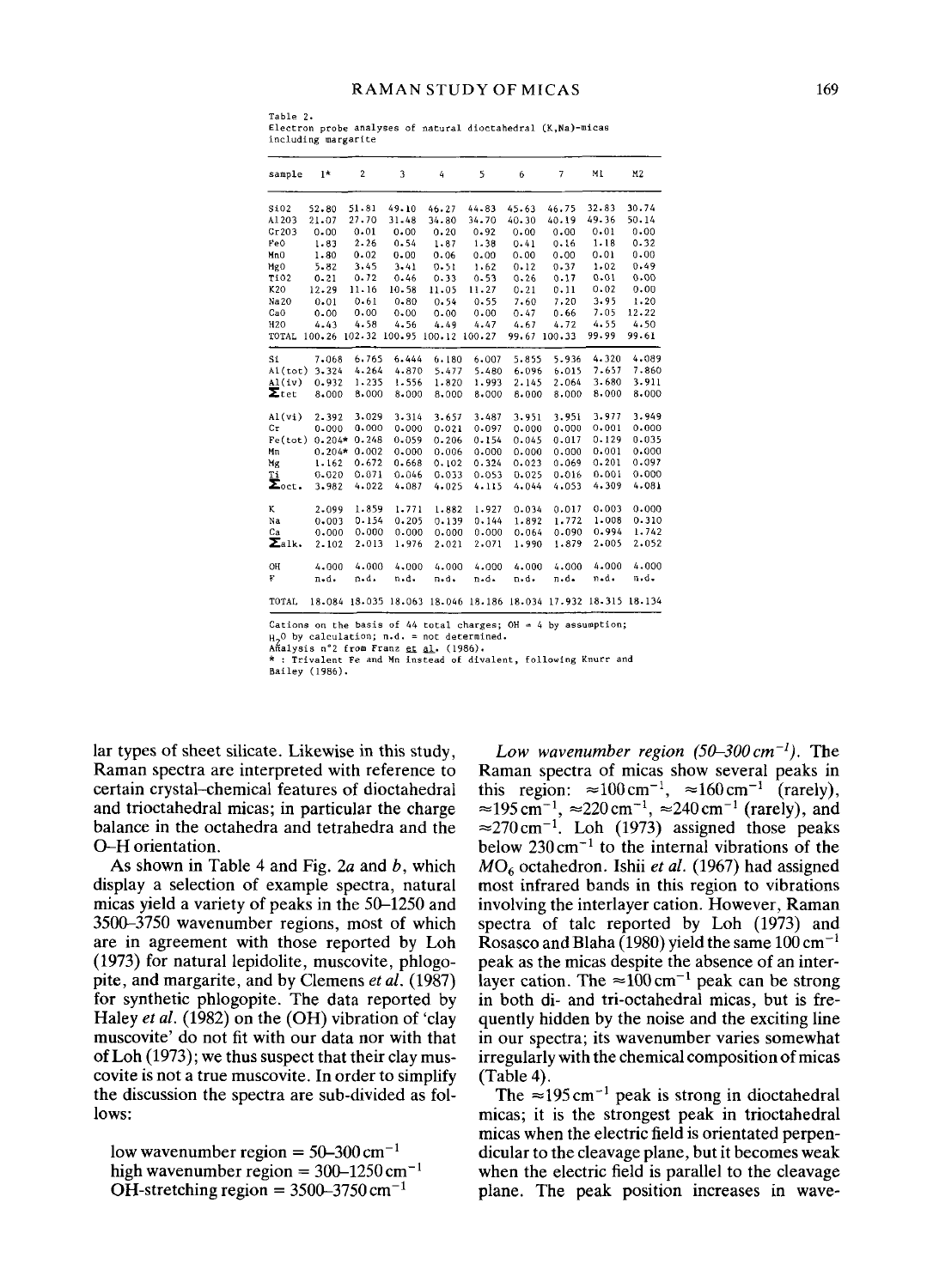

Fro. 2. Selected Raman spectra: (a) dioctahedral (K, Na)-micas including margarite; (b) trioctahedral (K, Na)-micas including trilithionite. Sample numbers as in Table 1.  $\#$  and  $\bot$  indicate incident laser polarization parallel or perpendicular to the cleavage plane. A denotes a peak of Araldite. P denotes a parasite due to the microscope objective. The abscissa is the Raman shift in  $cm^{-1}$ . The intensity scale is in total counts; the intensity of off-scale peaks is noted alongside.

170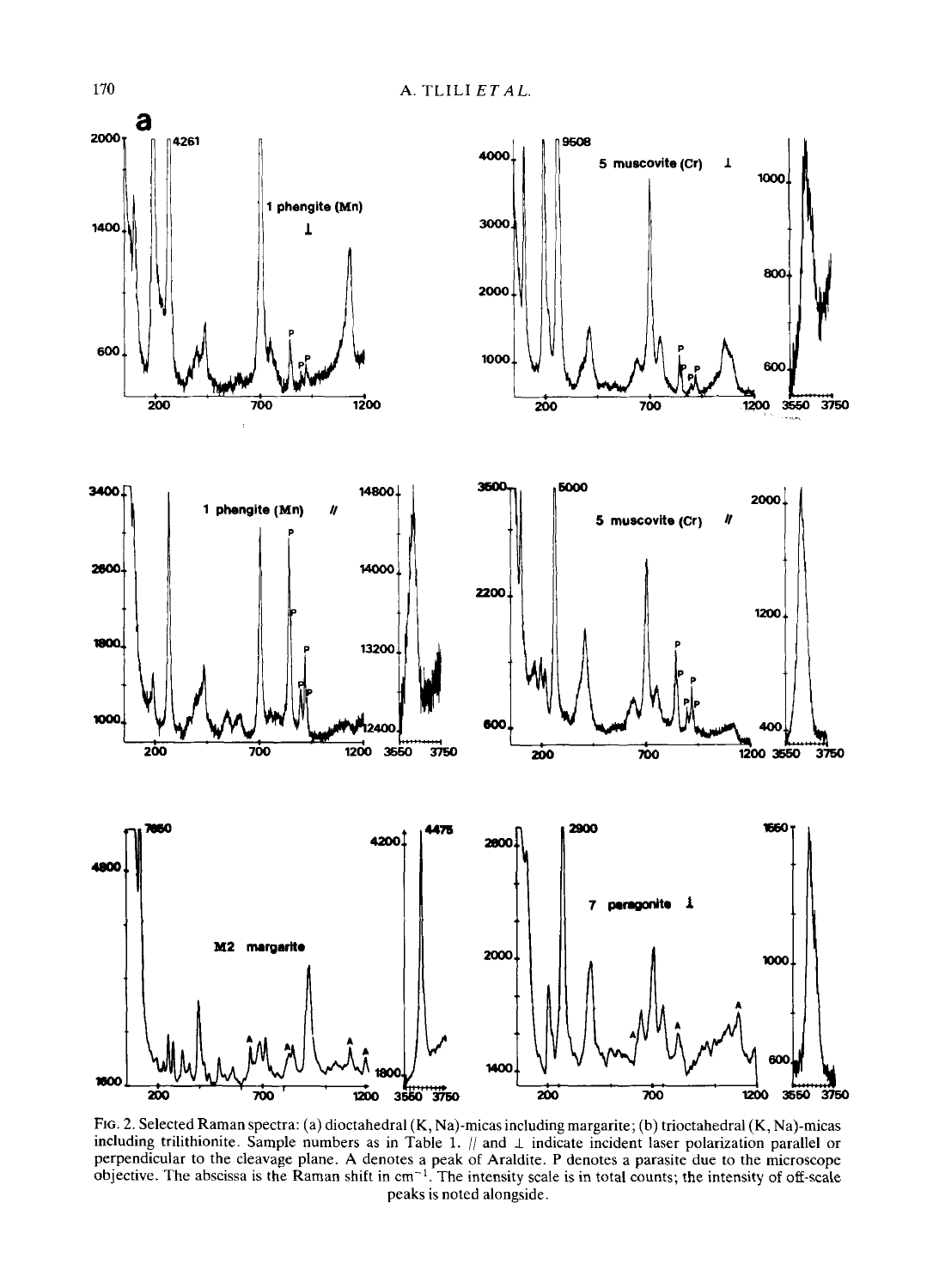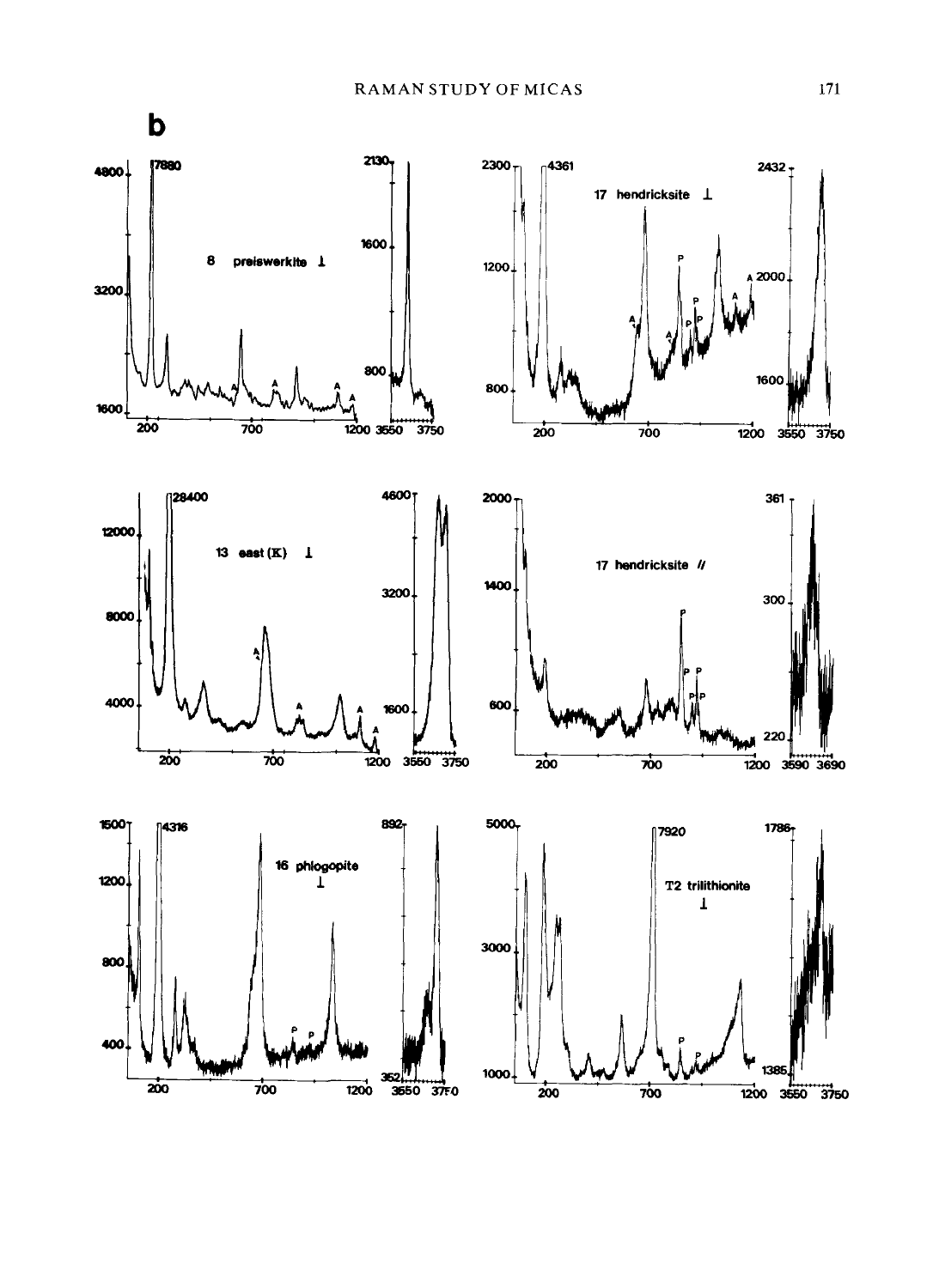**Table** 3. Electron **probe analyses of** natural **trioctahedral** (K,Na)-micas including trilithionite.

| sample                  | 8                   | 9                                                                                          | 10    | $\mathbf{11}$ | 12                         | 13        | 14       | 15        | 16            | 17       | 18       | T1                  | T <sub>2</sub> |
|-------------------------|---------------------|--------------------------------------------------------------------------------------------|-------|---------------|----------------------------|-----------|----------|-----------|---------------|----------|----------|---------------------|----------------|
| Si02                    | 30.06               | $30 - 29$                                                                                  | 35.06 | 35.90         | 36.75                      | 37.74     | 38.37    | 37.40     | 40.88         | 37.53    | 38.87    | 49.47               | 51.04          |
| A1203                   | 35.91               | 35.46                                                                                      | 25.67 | 25.86         | 19.87                      | 20.40     | 17.05    | 15.87     | 14.93         | 12.44    | 16.48    | 24.19               | 23.32          |
| Cr203                   | 0.00                | $0 - 00$                                                                                   | 0.00  | $0 - 12$      | 0.00                       | 0.00      | 0.00     | 0.00      | 0.02          | 0.15     | 0.01     | 0.07                | 0.05           |
| FeO                     | 5.90                | 6.53                                                                                       | 7.93  | 7.42          | $16 - 24$                  | 10.32     | 3.69     | 11.82     | 1.15          | 3.94     | 24.84    | 3.33                | 3.02           |
| MnO                     | 0.00                | 0.00                                                                                       | 0.09  | 0.16          | 0.16                       | $0 - 00$  | 0.00     | 0.40      | $0 - 12$      | 6.03     | 0.09     | 1.92                | 1.90           |
| Mg0                     | 16.30               | 16.45                                                                                      | 18.66 | 18.33         | 11.02                      | 18.23     | 24.03    | 18.44     | 26.88         | 13.48    | 1.36     | 0.01                | 0.04           |
| NiO                     | 0.00                | 0.00                                                                                       | 0.12  | $0 - 00$      | 0.00                       | 0.00      | 0.00     | 0.00      | 0.09          | 0.00     | $0 - 00$ | 0.00                | 0.00           |
| ZnO                     | n.d                 | n.d                                                                                        | n.d   | n.d           | n - d                      | n.d       | n.d.     | n.d.      | n.d.          | 9.36     | n.d.     | n.d.                | n.d.           |
| T102                    | 0.00                | 0.06                                                                                       | 0.66  | 0.59          | 2.62                       | 0.17      | 1.02     | 0.09      | 0.12          | 1.13     | 4.13     | 0.00                | 0.02           |
| Li 20                   | n.d.                | n.d.                                                                                       | n.d.  | n.d.          | n.d.                       | n.d.      | n d.     | n.d.      | n.d.          | n.d.     | n.d.     | $5.78*$             | $5.68*$        |
| K 20                    | 0.06                | 0.04                                                                                       | 0.46  | 0.32          | 9.32                       | 8.29      | 10.95    | 10.56     | 10.97         | 8.98     | 9.29     | 11.22               | 11.07          |
| Na20                    | 7.53                | 7.57                                                                                       | 6.85  | 7.26          | 0.33                       | $1 - 22$  | 0.37     | 0.17      | 0.26          | 0.64     | 0.00     | 0.40                | 0.34           |
| CoO                     | 0.60                | 0.03                                                                                       | 0.01  | 0.01          | 0.00                       | 0.00      | 0.00     | $0 - 00$  | 0.00          | 0.00     | 0.03     | 0.00                | 0.00           |
| Ba0                     | n.d.                | n.d.                                                                                       | n.d.  | n.d.          | n.d.                       | n.d.      | n.d.     | n.d.      | n.d.          | $1 - 28$ | n.d.     | n.d.                | n.d.           |
| H <sub>20</sub>         | 4.36                | 4.38                                                                                       | 4.30  | 4.34          | 4.06                       | 4.20      | $4 - 05$ | 3.76      | 3.16          | 3.90     | 3.34     | 4.49                | 4.54           |
| F                       | n.d.                | n.d.                                                                                       | n.d.  | n.d.          | $0 - 00$                   | n.d.      | $0 - 35$ | 0.55      | 2.36          | n.d.     | $1 - 12$ | n.d                 | n.d            |
|                         | TOTAL 100.72 100.81 |                                                                                            |       |               | 99.81 100.31 100.37 100.57 |           | 99.69£   |           | 98.83£ 99.95£ | 98.88    |          | 99.09£100.88 101.02 |                |
| Si                      | 4.127               | 4.140                                                                                      | 4.880 | 4.953         | 5.426                      | 5.388     | 5.457    | 5.574     | 5.736         | 5.840    | 6.024    | 6.603               | 6.740          |
| Al(tot)                 | 5.810               | 5.714                                                                                      | 4.211 | 4.205         | 3.458                      | 3.434     | 2.858    | 2.788     | 2.469         | 2.300    | 3.010    | 3.806               | 3.629          |
| Al(iv)                  | 3.873               | 3.860                                                                                      | 3.120 | 3.047         | 2.574                      | 2.612     | 2.543    | 2.426     | 2.264         | 2.160    | 1.976    | 1,397               | 1,260          |
| $\Sigma$ tet            | 8.000               | 8,000                                                                                      | 8.000 | 8.000         | 8,000                      | 8.000     | 8.000    | 8.000     | 8,000         | 8.000    | 8.000    | 8,000               | 8.000          |
| Al (vi)                 | 1.937               | 1.854                                                                                      | 1.091 | 1.158         | 0.884                      | 0.822     | 0.315    | $0 - 362$ | 0.205         | 0.140    | 1.034    | 2.409               | 2,369          |
| Cr                      | 0.000               | 0.000                                                                                      | 0.000 | 0.013         | 0.000                      | 0.000     | 0.000    | $0 - 000$ | 0.002         | 0.020    | 0.001    | 0.007               | 0.005          |
| Fe(tot)                 | 0.677               | 0.746                                                                                      | 0.923 | 0.856         | 2.005                      | 1.233     | 0.439    | 1-473     | 0.135         | 0.500    | 3.220    | 0.371               | 0.332          |
| Mn                      | 0.000               | 0.000                                                                                      | 0.011 | 0.018         | 0.020                      | $0 - 000$ | 0.000    | 0.050     | 0.015         | 0.800    | 0.012    | 0.217               | 0.215          |
| Мg                      | 3.336               | 3.352                                                                                      | 3.871 | 3.769         | 2.425                      | 3.879     | 5.094    | 4.098     | 5.621         | 3.140    | 0.314    | 0.002               | 0.008          |
| Ní                      | 0.000               | 0.000                                                                                      | 0.014 | 0.000         | 0.000                      | 0.000     | 0.000    | 0.000     | 0.010         | 0.000    | 0.000    | 0.000               | 0.000          |
| Zn                      | n.d.                | n.d.                                                                                       | n.d.  | n.d.          | n.d.                       | n.d.      | n.d.     | n.d.      | n.d.          | 1,080    | n.d.     | n.d.                | n.d.           |
| Тí                      | 0.000               | $0 - 006$                                                                                  | 0.068 | 0.060         | 0.291                      | 0.018     | 0.109    | $0 - 010$ | 0.012         | 0.140    | 0.482    | 0.000               | 0.001          |
| Li                      | n.d.                | n.d.                                                                                       | n.d.  | n.d.          | n.d.                       | n.d.      | n.d.     | n.d.      | n.d.          | n.d.     | n.d.     | 2.994               | 3,069          |
| $\Sigma_{\text{oct}}$ . | 5.950               | 5.958                                                                                      | 5.978 | 5.874         | 5.625                      | 5.952     | 5.957    | 5.993     | 6.000         | 5.820    | 5,063    | 6,000               | 6.000          |
| K                       | 0.009               | 0.007                                                                                      | 0.081 | 0.055         | 1.745                      | 1.509     | 1.989    | $2 - 007$ | 1.963         | 1.780    | 1.837    | 1.885               | 1.865          |
| Na                      | 2.005               | 2,008                                                                                      | 1.849 | 1.942         | 0.095                      | 0.338     | 0.103    | 0.049     | 0.071         | 0.200    | 0.000    | 0.085               | 0.086          |
| Сa                      | 0.009               | 0.005                                                                                      | 0.001 | 0.009         | 0.000                      | 0.000     | 0.000    | $0 - 000$ | 0.000         | 0.000    | 0.004    | 0.000               | 0.000          |
| Ba                      | n.d.                | n.d.                                                                                       | n.d.  | n.d.          | n.d.                       | n.d.      | n.d.     | n.d.      | n.d.          | 0.080    | n.d.     | n.d.                | n.d.           |
| $\Sigma$ alk            | 2.023               | 2.020                                                                                      | 1.931 | 2.006         | 1.840                      | 1.847     | 2.092    | 2.056     | 2.034         | 2.060    | 1,841    | 1,970               | 1.951          |
| OH                      | 4,000               | 4,000                                                                                      | 4.000 | 4,000         | 4.000                      | 4.000     | 3.842    | 3.740     | 2,955         | 4.000    | 3.451    | 4.000               | 4.000          |
| F                       | n.d.                | n.d.                                                                                       | n.d.  | n.d.          | 0.000                      | n.d.      | 0.158    | 0.260     | 1.045         | n.d.     | 0.549    | n.d.                | n.d.           |
| TOTAL                   |                     | 19.973 19.978 19.909 19.880 19.465 19.799 20.049 20.049 20.034 19.880 18.905 19.970 19.950 |       |               |                            |           |          |           |               |          |          |                     |                |

\* = Li calculated by difference from 6 cations in the octahedral site;<br>Li<sub>2</sub>O by calculation. OH and H<sub>2</sub>O as in table 2, except by difference<br>where F is analysed.<br>Analysis n° 17 from Robert and Gaspérin (1985).

 $\epsilon$ :  $0 = 2F$  deducted.

number with increasing  $Al<sup>(iv)</sup>$  and with  $Al<sup>(vi)</sup>$  (Fig. **3a and b) in both di- and tri-octahedral (K, Na) micas. This is compatible with Loh's (1973) interpretation that this peak involves the octahedral site since, for the same mineral group, Raman wavenumbers in general increase with decreasing bond lengths and here the smaller size and greater**  charge of  $Al^{3+}$  compared to  $Mg^{2+}$  reduce the **mean octahedral cation-oxygen bond distance.** 

The  $\approx 160$  and  $\approx 220 \text{ cm}^{-1}$  peaks are weak or absent. The  $\approx$  220 cm<sup>-1</sup> peak occurs only in diocta**hedral micas and is stronger in margarite where it occurs at 225cm -1 (cf. Loh, 1973) (Table 4).**  The  $\approx 240 \text{ cm}^{-1}$  peak becomes strong to medium **only in trilithionite and margarite and was attributed by Loh (1973) to asymmetrical stretching of the 'isosceles triangle O-H-O' where the two oxygens are adjacent apical oxygens and not the**  **oxygens of the (OH) group** 

The  $\approx$ 270 cm<sup>-1</sup> peak occurs in all dioctahedral **micas and trilithionite as a strong peak. It is weak in compositions close to phlogopite, but it becomes stronger in preiswerkite when the electric field is polarized perpendicular to the cleavage plane. Loh (1973) suggested that this peak occurs only in dioctahedral micas and 'lepidolite' (which both lack identical cations in each octahedral site) and involves symmetrical stretching of the isosceles triangle O-H-O composed of the proton and two adjacent apical oxygens The presence of this peak in preiswerkite at higher wavenumber and intensity than the same peak in compositions near to phlogopite could be interpeted, as in dioctahedral micas, by the interaction of the proton with two apical oxygens because of the presence of impurities such as A13+ in the octahedral sites**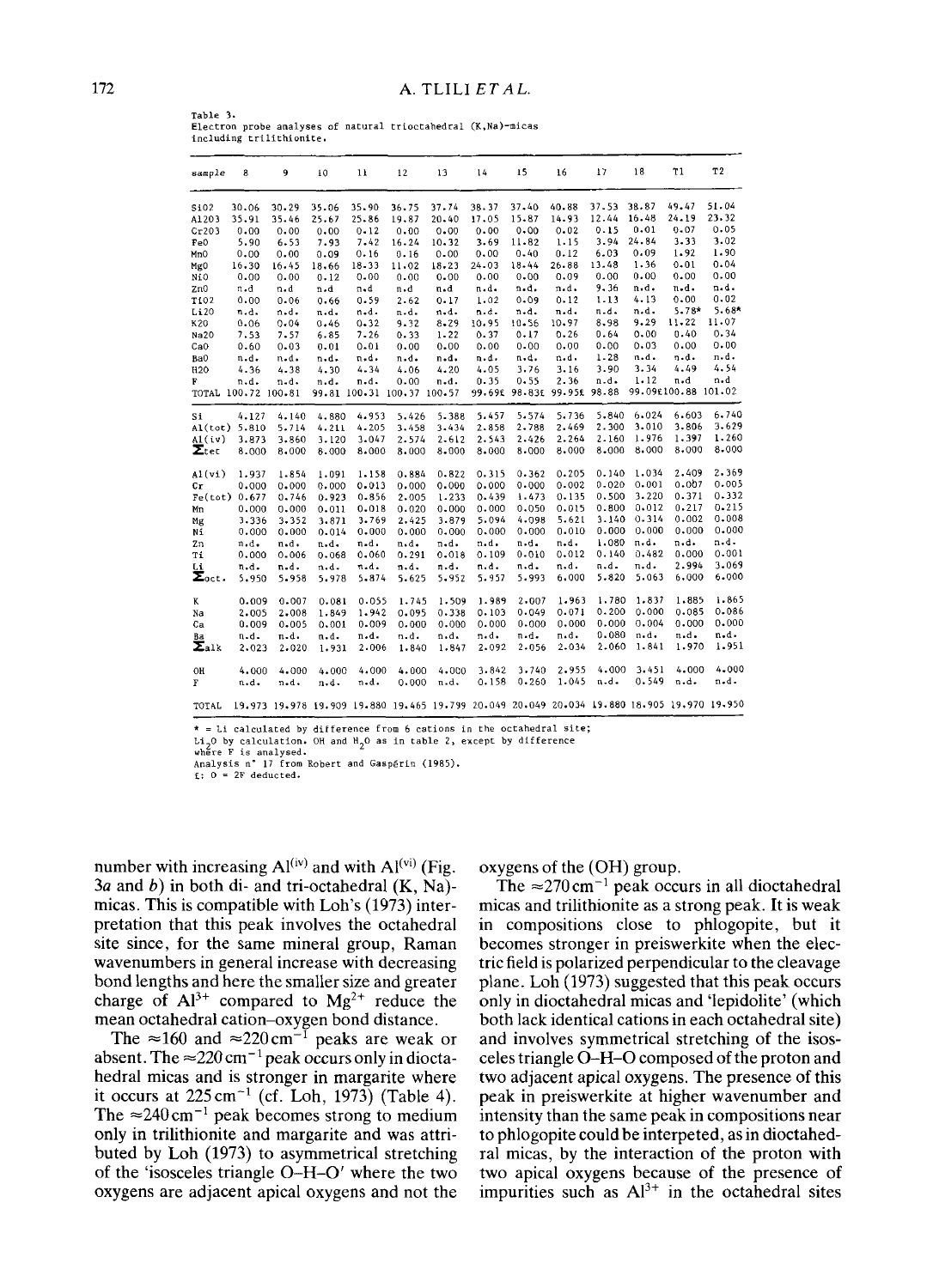



FIG. 3a, b and c. Trends of variation of the  $\approx$ 195 cm<sup>-1</sup> peak with Al<sup>(iv)</sup>, Al<sup>(vi)</sup>, and Al<sup>(tot.)</sup> respectively. Symbols as in Fig. 1. F- or Ti-rich samples are indicated. Solid and dashed lines represent 'probable' and 'possible' trends respectively. Vertical bars denote uncertainties in peak position for peaks that are weak, wide or composite.

whereby the different charge and/or size of the impurity cation moves the proton off-centre such that it interacts with the nearest apical oxygens (e.g. the two furthest from  $Al^{3+}$ ).

The wavenumber of the  $\approx 270 \text{ cm}^{-1}$  peak decreases with increasing  $Al<sup>(iv)</sup>$  or increasing  $Al<sup>(vi)</sup>$ in dioctahedral K-micas but the situation in trioctahedral K-micas is less clear (Fig.  $4a$  and b).

*High wavenumber region (300-1250cm-1).*  Ishii *et aL* (1967, 1969) assigned the bands in this region to vibration of  $Si<sub>2</sub>O<sub>5</sub>$  layers and (OH) librations. In contrast, the vibration bands in this region were interpreted by Loh (1973) as internal vibrations of the distorted  $SiO<sub>4</sub>$  tetrahedron. Van Der Marel and Beutelspacher (1976) and Langer *et al.* (1981) attributed infrared peaks in the 445-  $1162 \text{ cm}^{-1}$  region in muscovite to vibrations of Si-O-Si, Si-O-Al, Al-O-Al, Si-O, Al-O and Al-OH, but differed in their specific attribution for several peaks.

The strong Raman peaks in this region occur between 640 and 715 cm<sup> $-1$ </sup>. The highest peak has a higher wavenumber and intensity in dioctahedral (K, Na)-micas and trilithionite than in trioctahedral (K, Na)-micas. These peaks involve tetrahedral sites, as also in the case of the peak occurring at  $\approx 1040 \text{ cm}^{-1}$  (e.g. 1028 in phlogopite; 1058 in muscovite), by analogy with the Raman spectra of pyroxenes (White, 1975; Ohashi and Sekita, 1982, 1983; Sharma *et al.,* 1983; Smith and Boyer, 1985) and the Raman spectra of amphiboles (White, 1975; Smith and Boyer, 1987). The peak at  $702 \text{ cm}^{-1}$  in muscovite and at  $679 \text{ cm}^{-1}$  in phlogopite is thus assigned to Si-O-Si vibrations. The dioctahedral micas and trilithionite yield a weak band at  $\approx 640$  and 650 cm<sup>-1</sup> respectively, whereas Al-poor trioctahedral (K, Na) micas yield a shoulder at  $\approx 654 \,\mathrm{cm}^{-1}$ . We recently suggested that the peak at  $640 \text{ cm}^{-1}$  in muscovite,  $650 \text{ cm}^{-1}$  in trilithionite,  $654 \text{ cm}^{-1}$  in phlogopite and  $648 \text{ cm}^{-1}$  in preiswerkite concerns Si-O-Al vibrations (Tlili *et al.,* 1988). The intensity of this peak increases with increasing  $Al<sup>(tot.)</sup>$  in trioctahedral micas and reaches a maximum in preiswerkite (Al<sup>(iv)</sup> = Si<sup>(iv)</sup> = 4), whilst the intensity of the Si-O-Si vibration decreases and becomes very weak in preiswerkite at  $\approx 679 \text{ cm}^{-1}$  where a similarly weak Al-O-Al occurs at  $655 \text{ cm}^{-1}$  (Tilii, Smith, Levoir and Aubard, in prep.).

Other peaks occurs at  $\approx 325$ ,  $\approx 360$ , and  $\approx$ 560 cm<sup>-1</sup>, mainly in (K, Na)-trioctahedral micas, and a wide peak occupies the  $400-435$  cm<sup>-1</sup> range, mainly in dioctahedral micas and trilithionite; the latter is due to the overlapping of the (OH) libration and Si-O vibration according to Loh (1973).

Spectra of margarite show a strong peak at  $393 \text{ cm}^{-1}$  and a very strong peak at  $917 \text{ cm}^{-1}$  and are thus quite different to those of (K-, Na- or  $K + Li$ )-micas; nevertheless they are consistent with the infrared data reported by Vedder and McDonald (1963), Naumann *et al.* (1966) and Langer *et al.* (1981) who suggested that these peaks involve (OH) libration, although another strong infrared peak at  $925 \text{ cm}^{-1}$  was attributed to Si-O-A1 vibration by Van Der Marel and Beu-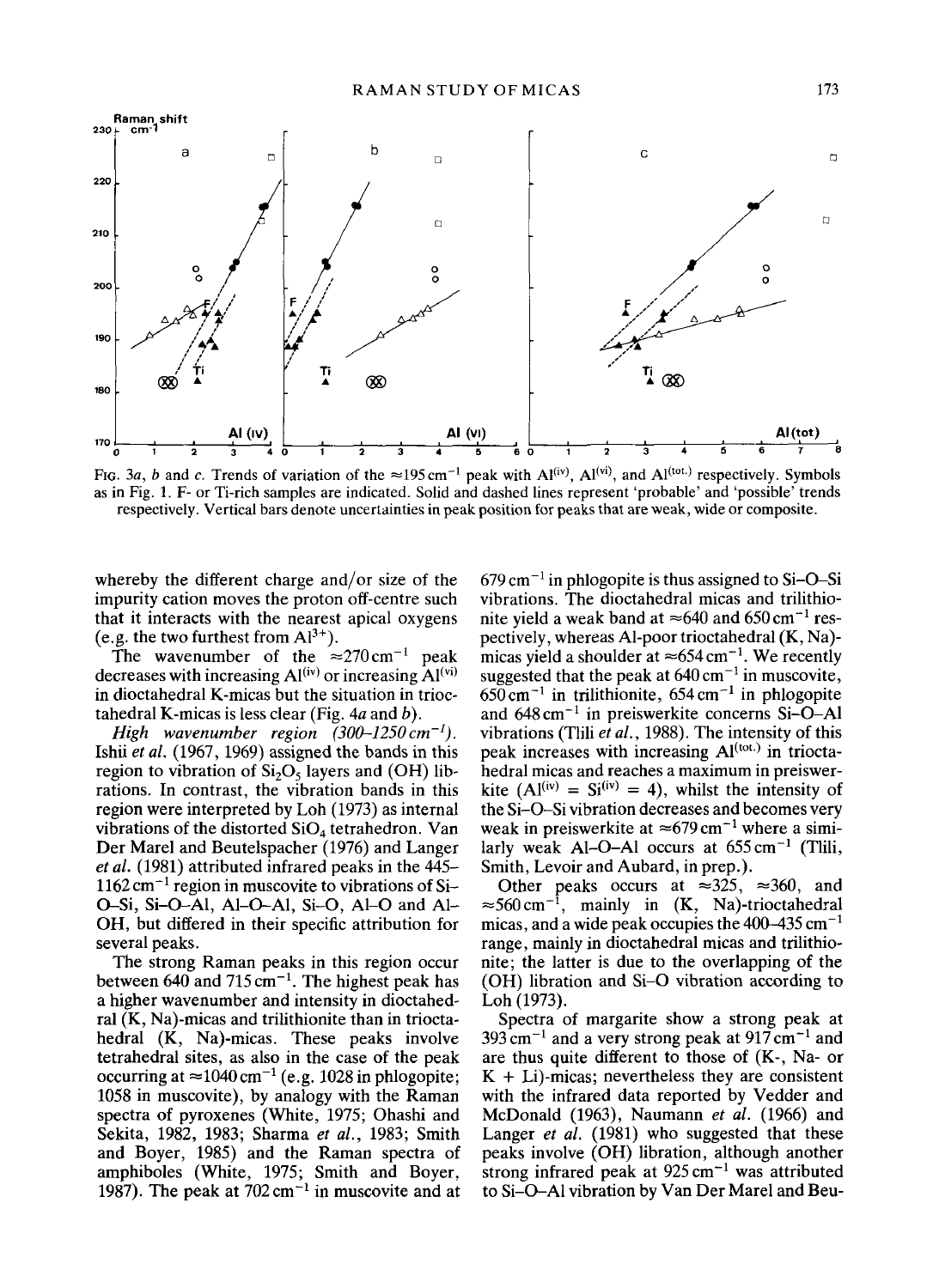**Table** 4. **Wavenumbers of Raman peaks in the ranges** 50 - 1200 cm-I and 3600 - 3750 cm-i

| $cm-1$     | 1      | $\overline{\mathbf{2}}$ | 3             | 4            | 5                      | 6                 | $\overline{7}$    | M1           | M <sub>2</sub>          | 8            | 9              | 10   | 11          | 12     | 13    | 14                            | 15     | 16   | 17                       | 18              | T1           | T <sub>2</sub>      |
|------------|--------|-------------------------|---------------|--------------|------------------------|-------------------|-------------------|--------------|-------------------------|--------------|----------------|------|-------------|--------|-------|-------------------------------|--------|------|--------------------------|-----------------|--------------|---------------------|
| 50         |        |                         |               |              |                        |                   |                   |              | 84                      |              |                |      |             |        |       |                               |        |      |                          |                 |              |                     |
| 100        | 100    |                         |               | (100)        | 100                    | 100               |                   |              | $115*$                  |              | 108            |      |             |        | 100   | 95                            | 97     | 101  | (94)                     |                 | 100          | 94                  |
| 150        |        |                         |               |              | 166                    |                   |                   |              |                         |              | 156            |      |             |        |       |                               |        |      |                          |                 |              |                     |
| 200        | $191*$ | 194                     | 194           | 196<br>(220) | 195<br>$\frac{1}{218}$ | $\frac{202}{220}$ | $\frac{204}{220}$ | 213          | (225)                   | $216*$       | $216*$         | 205* | $204*$      | $195*$ |       | 194* 189*                     | $190*$ | 195* | 189*                     | $182*$          | 182          | 182                 |
| 250<br>300 | 268    | $264*$                  | 266*          | $262*$       | $263*$                 | $270*$            | $272*$            | $264*$       | 248<br>$\overline{271}$ | 292          | (280)<br>292   |      |             | (263)  | (274) |                               | 273    | 276  |                          | $(278)$ $(272)$ | 243<br>260   | 244<br>260<br>(300) |
| 350        | (360)  |                         |               |              |                        |                   |                   | 310<br>365   | 315<br>(348)            |              | 330            |      |             | (355)  | 361   |                               |        | 327  | (317)<br>$(369)$ $(331)$ |                 |              |                     |
| 400        | (395)  | (400)                   |               | (408)        | 386<br>410             | 392<br>410        | 406               | 391          | 393                     |              | (379)<br>(400) | 400  | (395)       | (400)  | 400   |                               |        |      |                          |                 |              | $(406)$ $(405)$     |
| 450        | 435    | (426)                   | 420           |              |                        |                   |                   |              | 489<br>(553)            |              | 488            |      |             |        |       |                               |        |      |                          |                 |              |                     |
| 500        |        |                         |               |              | 485                    |                   |                   |              |                         |              |                |      |             |        |       |                               |        |      |                          |                 |              |                     |
| 550        | (545)  |                         | (550)         |              | 533                    |                   |                   |              |                         |              |                | 542  |             |        |       |                               |        |      |                          |                 | 558          | 561                 |
| 600        | (603)  |                         |               |              |                        |                   |                   |              |                         |              |                |      |             |        |       |                               |        |      |                          |                 | (589)        |                     |
| 650        |        |                         |               |              | 639                    | 645               | 646               |              | 648                     | 648          | 648            |      |             | 654    | 652   | 652                           | 650    | 654  | 644                      |                 |              | $(648)$ $(650)$     |
| 700        | 705    | 704*                    | (650)<br>704  | 703          | 702                    | 706               | 704               | 670<br>(712) | 676<br>711              |              | 679            | 671  | 672         | 672    | 670   | 677                           | 675    | 679  | 677                      | 676             | $707*$       | $707*$              |
| 750        | (751)  | 750                     |               | 745          | 750                    | 748               | 750               |              |                         |              |                |      |             |        |       |                               |        |      |                          |                 |              | $(750)$ $(750)$     |
| 800        |        |                         |               |              |                        |                   |                   |              |                         |              |                |      |             |        |       |                               |        |      |                          |                 |              |                     |
| 850        |        |                         |               |              |                        |                   |                   |              |                         |              |                |      |             |        |       |                               |        |      |                          |                 |              |                     |
| 900        |        |                         |               |              |                        |                   |                   |              |                         |              |                |      |             |        |       |                               |        |      |                          |                 |              |                     |
| 950        |        |                         |               |              |                        |                   |                   | 917          | 917                     | 916          | 916            |      | (918)       |        |       |                               |        |      |                          |                 |              |                     |
| 1000       |        |                         |               |              |                        |                   |                   |              |                         |              |                |      | (1015) 1017 |        |       | 1014 (1006) (1000) (995)      |        |      |                          |                 |              |                     |
| 1050       |        |                         |               |              | 1058                   |                   |                   | (1032)       |                         |              |                |      |             |        |       | (1039)(1024) 1030 1028 (1045) |        |      |                          |                 |              |                     |
| 1100       | (1083) |                         |               |              |                        |                   |                   |              |                         |              |                |      |             |        |       |                               |        |      |                          |                 | (1094)(1094) |                     |
| 1150       | 1130   |                         |               |              |                        |                   |                   |              |                         |              |                |      |             |        |       |                               |        |      |                          |                 | 1127 1128    |                     |
| 1200       |        |                         |               |              |                        |                   |                   |              |                         |              |                |      |             |        |       |                               |        |      |                          |                 |              |                     |
|            | 3595   |                         |               |              |                        |                   |                   |              |                         |              |                |      |             |        |       |                               |        |      |                          |                 |              |                     |
| 3600       | 3623   |                         | $(3620)$ 3626 |              | 3628                   |                   | 3628              | 3632         | 3635                    | 3620<br>3628 |                |      |             |        |       |                               |        |      |                          |                 |              |                     |
| 3650       |        |                         |               |              | 3650                   |                   | 3653              |              |                         |              |                |      |             |        | 3663  | 3658                          |        | 3666 | 3680                     | 3658            |              |                     |
| 3700       |        |                         |               |              |                        |                   |                   |              |                         |              |                |      |             |        | 3700  |                               |        | 3709 | 3700                     |                 | 3691 3691    |                     |
| 3750       |        |                         |               |              |                        |                   |                   |              |                         |              |                |      |             |        |       |                               |        |      |                          |                 |              |                     |

**\* = strongest,** = strong to medium, without mark = weak, ( ) = **very weak** 

**telpacher (1976) and Langer** *et al. (1981).* **Margarite shows three peaks in the 640-715 cm -1 region which might represent Si-O-AI, A1-O-A1 and Si-O-Si vibrations.** 

*(OH)-stretehing region (3500-3750cm-1).* **In this region the dioctahedral micas phengite, muscovite, paragonite and margarite yield a mediumintense peak at 3623, 3628, 3628, and 3635 cm -1 respectively; this peak in infrared spectra was interpreted by Vedder (1964) as a V-type stretching vibration of (OH) close to two trivalent cations and a vacant site. In dioctahedral micas this peak is generally very wide and some other extra vibrations occur; they manifest themselves as a**  shoulder e.g. in phengite at  $\approx 3595 \,\text{cm}^{-1}$ , in muscovite at  $\approx 3650 \text{ cm}^{-1}$ .

**The intensities of the main (OH) band in dioctahedral micas are particularly sensitive to the orientation of the sample under the laser beam: medium intensity when the electric field is parallel to the cleavage plane and weak when the electric field is perpendicular. Note that the O-H direc**tion in dioctahedral micas is almost parallel (12<sup>°</sup> **in 2M1 muscovite; Bailey, 1984b, p. 36; see also Tables 1 and 2 in Giese, 1984) to the cleavage plane due to the pushing off-vertical by the two**   $h$ igher-charged  $A^{(vi)}$  atoms.

**In trioctahedral micas the Raman spectra of**  phlogopite yield a medium peak at  $3709 \text{ cm}^{-1}$ **interpreted as an N-type stretching vibration of (OH) influenced by three divalent cations with O-H directed close to the c' axis (cf. Vedder,**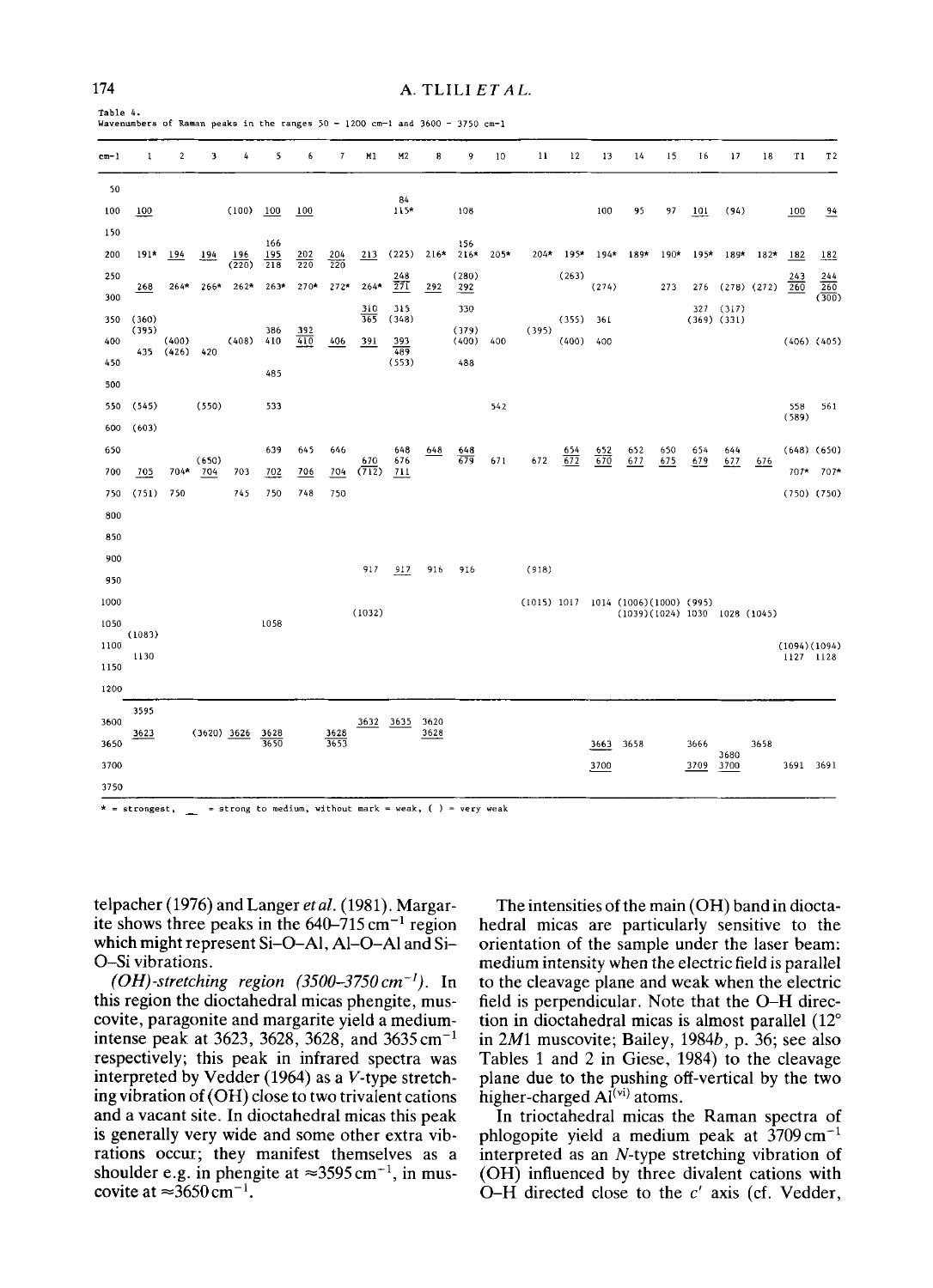

FIG. 4a, b and c. Trends of variation of the  $\approx$ 270 cm<sup>-1</sup> peak with Al<sup>(iv)</sup>, Al<sup>(vi)</sup>, and Al<sup>(tot.)</sup> respectively.

1964; Giese, 1984; Robert and Kodama, 1988). The presence of an 'impurity' such as  $Fe<sup>3+</sup>$ , or  $Al^{3+}$  in the octahedral site moves the proton offcentre and yields a very weak /-type peak at  $\approx$ 3666 cm<sup>-1</sup> in compositions near to phlogopite.

 $East(K)$  and east(Na) yield two vibrations with a similar medium intensity at  $3690 \text{ cm}^{-1}$  and  $3660 \text{ cm}^{-1}$  interpreted as N-type and I-type vibrations respectively and occurring near to those reported by Robert and Kodama (1988) on synthetic  $East(K)$  recorded by infrared. Having an ideal octahedral composition of  $Mg<sub>5</sub>Al<sub>1</sub>$ , the proportions of (Mg, Mg, Mg) and (Mg, Mg, AI) bonded to an (OH) group should be equal.

Preiswerkite yields a peak with medium intensity at  $3628 \text{ cm}^{-1}$  and a very weak peak at  $3690 \text{ cm}^{-1}$ , believed to correspond to *I*-type and N-type respectively (cf. as reported by Liu *et al.,*  1987, and Robert and Kodama, 1988, for synthetic preiswerkite studied by infrared and Raman spectrometry). One other peak is detected at  $3620 \text{ cm}^{-1}$ , which may correspond to the stretching vibration of (OH) surrounded by (Mg, Mg, Fe).

The intensities of the N-type and I-type bands in trioctahedral micas are also sensitive to the orientation of the sample: medium if the electric field is perpendicular to the cleavage plane and weak if the electric field is parallel, i.e. the opposite situation to that in dioctahedral (K, Na) micas since the O-H bond is nearer the perpendicular than the parallel direction. The Raman spectroscopic technique thus seems to be a convenient way for determining the approximate orientation of the O-H direction in the structure of dioctahedral or trioctahedral micas (cf. as determined by Serratosa and Bradley, 1958, using infrared spectroscopy).

The trilithionite samples give only a weak peak at  $3691$  cm<sup>-1</sup>.

## **Trends in variation of significant Raman peaks**

In this section we make some tentative evaluations of possible trends of variation of the Raman wavenumbers with the chemical compositions of these micas. The  $Al<sup>(iv)</sup>$ ,  $Al<sup>(vi)</sup>$  and  $Al<sup>(tot.)</sup>$  contents are employed as abscissae in Figs. 3-5 since they strongly influence the structural geometry of micas, and the  $Al<sup>(tot.)</sup>$  content is the abscissa of the 'mica hexagon' of Fig. 1 and thus represents the phengite-muscovite, phlogopite-east (K), and east (Na)-preiswerkite solid-solutions. Apart from the presence of the various minor elements, the variable proportion of  $Mg/(Mg + Fe)$  most probably also has some influence on the wavenumbers, particularly in the Fe-richer samples 12, 13, 15 and 18.

*Trend of variation of the*  $\approx$  195 cm<sup>-1</sup> peak. Plots of the  $\approx$ 195 cm<sup>-1</sup> peak (Fig. 3a, b and c) show essentially two sub-parallel linear trends with steep slopes for the K- and Na-trioctahedral micas and one linear trend with a lower slope for dioctahedral (K)-micas. The following points merit attention:

(i) The Na-micas have a slightly higher wavenumber than their chemically-equivalent K-micas (e.g. paragonite > muscovite; east(Na) >  $\text{east}(K)$ ) which can be related to the smaller ionic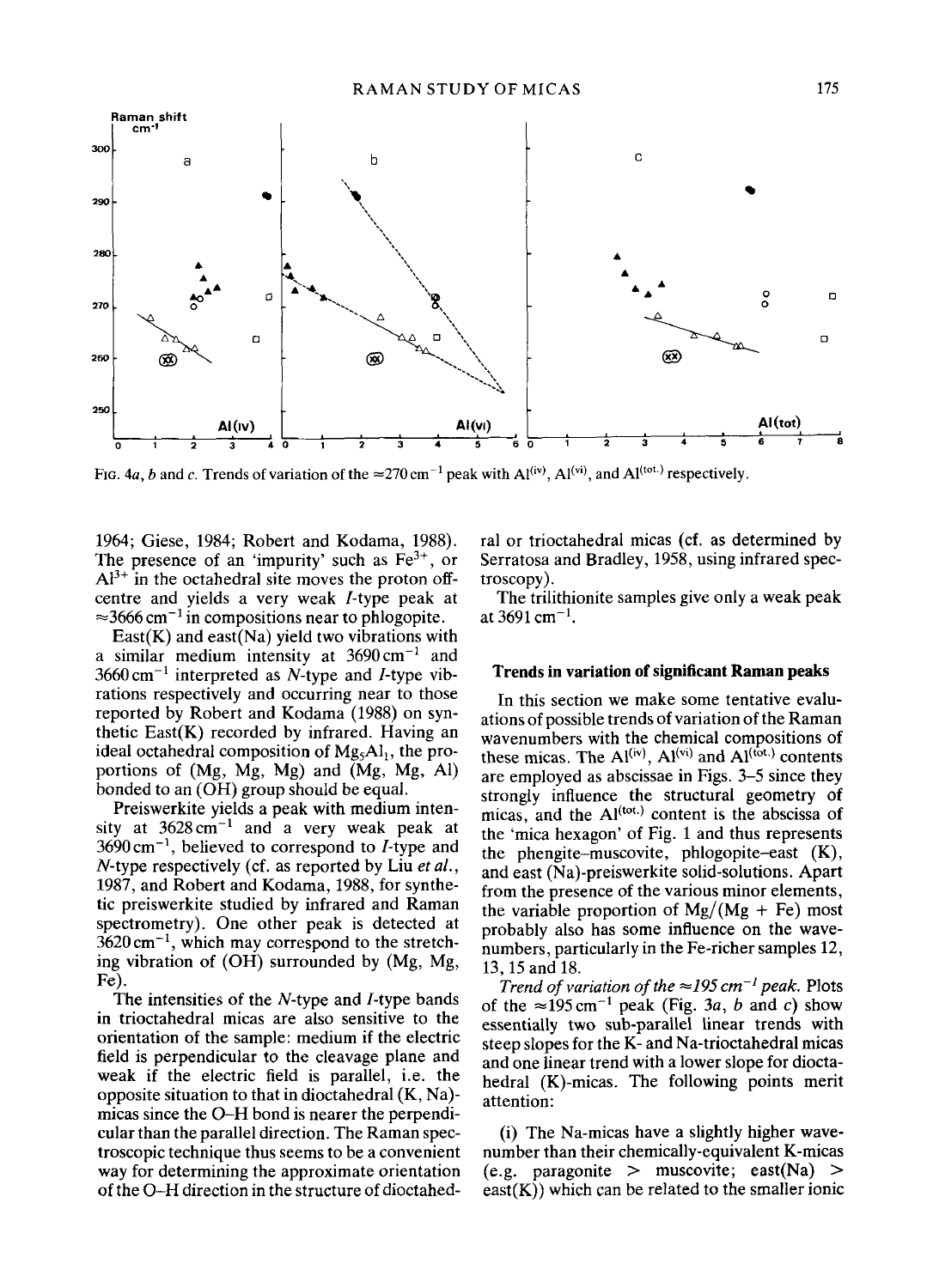size of Na<sup>+</sup> than  $K^+$  which leads to a greater compaction of the Na-mica structures.

(ii) Those samples containing minor quantities of  $Mn^{2+}$ ,  $Zn^{2+}$ , or  $Cr^{3+}$  are not greatly different from those of purer  $Mg^{2+}$ ,  $Fe^{2+}$ ,  $Al^{3+}$  end-members. Our Ti-rich annite, which is almost 2.5-octahedral, is distinctly different, with a very low wavenumber. This is certainly partly due to the larger ionic size and higher charge of  $Ti<sup>4+</sup>$  compared to  $Al^{3+}$ . Note that if  $Ti^{4+}$  were added to  $A<sup>(vi)</sup>$ , the situation would be even more anomalous.

(iii) Trilithionite ('lepidolite') has a lower wavenumber than all the dioctahedral and trioctahedral micas except the Ti-rich annite.

(iv) F-rich phlogopite has a somewhat higher wavenumber than F-poor phlogopite.

The increasing wavenumber with increasing  $Al<sup>(iv)</sup>$  or  $Al<sup>(vi)</sup>$  conforms with Loh's (1973) interpretation that this peak involves the octahedral site, because the substitutions of  $Mg^{2+}$  by  $Al^{3+}$ in the octahedral site and of  $Si<sup>4+</sup>$  by  $Al<sup>3+</sup>$  in the tetrahedral site induce a shortening of the mean octahedral M-O bond length. The larger  $Al^{3+}$  in the tetrahedral site causes rotation of the tetrahedra, distortion of the hexagonal framework, and lengthening of the mean  $T-O$  bond length (Bailey, 1984b). The fact that  $Ti^{4+}$  and  $Li^{+}$  both occupy the octahedral site and that  $F^-$  and  $(OH)^$ form part of the octahedra all agree with the octahedral site being responsible for the wavenumber of this peak. The greater intensities recorded with the electric field perpendicular to the cleavage plane imply a vibration moving the apical oxygens and (OH)/F anions mainly in the direction perpendicular to the cleavage.

*Trend of variation of the*  $\approx$  270 cm<sup>-1</sup> peak. The K-dioctahedral micas display a sublinear trend with  $Al<sup>(iv)</sup>$ ,  $Al<sup>(vi)</sup>$  and  $Al<sup>(tot.)</sup>$  and again Na<sup>+</sup> causes a higher wavenumber than  $K^+$ , indeed substantially higher (Fig. 4*a*, *b* and *c*). A possible weak trend in Al<sup>(vi)</sup>-poor K-trioctahedral micas with  $Al<sup>(vi)</sup> disappears with Al<sup>(iv)</sup> or Al<sup>(tot.)</sup>, but signifi$ cantly, it is apparently colinear with the trend of K-dioctahedral micas with  $Al<sup>(vi)</sup>$ . It may be noted that preiswerkite (which has the highest octahedral charge:  $Mg_4Al_2$ ) has the highest wavenumber of all and the highest intensity of this peak in trioctahedral micas. The possible trend extrapolated between trioctahedral preiswerkite (Na) and dioctahedral paragonite (Na) [and also margarite (Ca)] intersects with the apparent trend of trioctahedral plus dioctahedral K-micas in the vicinity of  $Al<sup>(vi)</sup> = 6$  which may be significant. If these trends are real, then the expected position of the hypothetical K-equivalent of preiswerkite around  $268 \text{ cm}^{-1}$  indicates a very large difference between K- and Na- equivalents. This does, however, fit with natural composition ranges where increasing  $Al<sup>(tot.)</sup>$  in trioctahedral micas from phlogopite stops around the composition east $(K)$  because the K-equivalent of preiswerkite is unstable (Robert, 1981). Having Na instead of K changes the structure in such a way as to stabilize preiswerkite, but apparently also to greatly increase the wavenumber of the  $\approx 270 \text{ cm}^{-1}$  Raman peak. This does not refute the possibility that this peak is concerned with O-H-O vibrations because (OH) is on the opposite side of the tetrahedral  $(Al + Si)$ layer compared to K or Na, since replacing K by Na distorts the octahedral sites (Bailey, 1984b) as well as the tetrahedral sites. Since the proton is actually closer to one bridging oxygen than to the apical oxygens (Ungaretti, Smith and Tlili, in prep.) then a bridging oxygen may be involved in this peak (cf. the trifurcated hydrogen bridges OH(1)-/O4, O1, 02/discussed by Langer *et al.,*  1981). Nevertheless, we have no specific evidence to support the role of the isosceles O-H-O triangle.

The F- or Ti-rich K-trioctahedral micas are not anomalous with regard to the possible trend with  $Al<sup>(vi)</sup>$  but the Li-rich micas again have very low wavenumbers.

*Trend of variation of the*  $\approx 700 \text{ cm}^{-1}$  *peak.* Fig. 5b and c show two distinct trends, one at high wavenumber already attributed to Si-O-Si vibration in dioctahedral K- and Na-micas and also in trioctahedral  $(K + Li)$ -mica and one imprecisely-constrained trend with lower wavenumber corresponding to Si-O-Si vibration in K- and Natrioctahedral micas. The former trend shows slightly higher wavenumbers for Na- and  $(K +$ Li)-micas.

The situation concerning the deduced Si-O-Al vibration in the  $\approx 650 \text{ cm}^{-1}$  range is not yet clear, partly due to the weakness of this peak in  $Al^{(vi)}$ poor micas. Nevertheless, the peak is at higher wavenumbers for trioctahedral than dioctahedral K-micas and at higher wavenumbers for Na-dioctahedral micas than their K-equivalent.

*Variation in the (OH)-stretching region.* The peak positions in this region are also complex due to the combined influence of  $N<sub>-</sub>$ ,  $I<sub>-</sub>$  or  $V<sub>-</sub>$  type octahedral occupancies (Vedder, 1964; Velde, 1978; Robert and Kodama, 1988; Robert *et al.,* 1988), in- and out-of-phase effects, A1/Si ordering, and OH1/OH2 ordering (Langer *et al.,* 1981), as well as of the alkali site cation and the extent of A1 substitution in octahedral and/or tetrahedral sites (Liu *et al.,* 1987). In general the N-type vibrations are higher in wavenumber than *I*-type which in turn are higher than V-type (cf. Robert and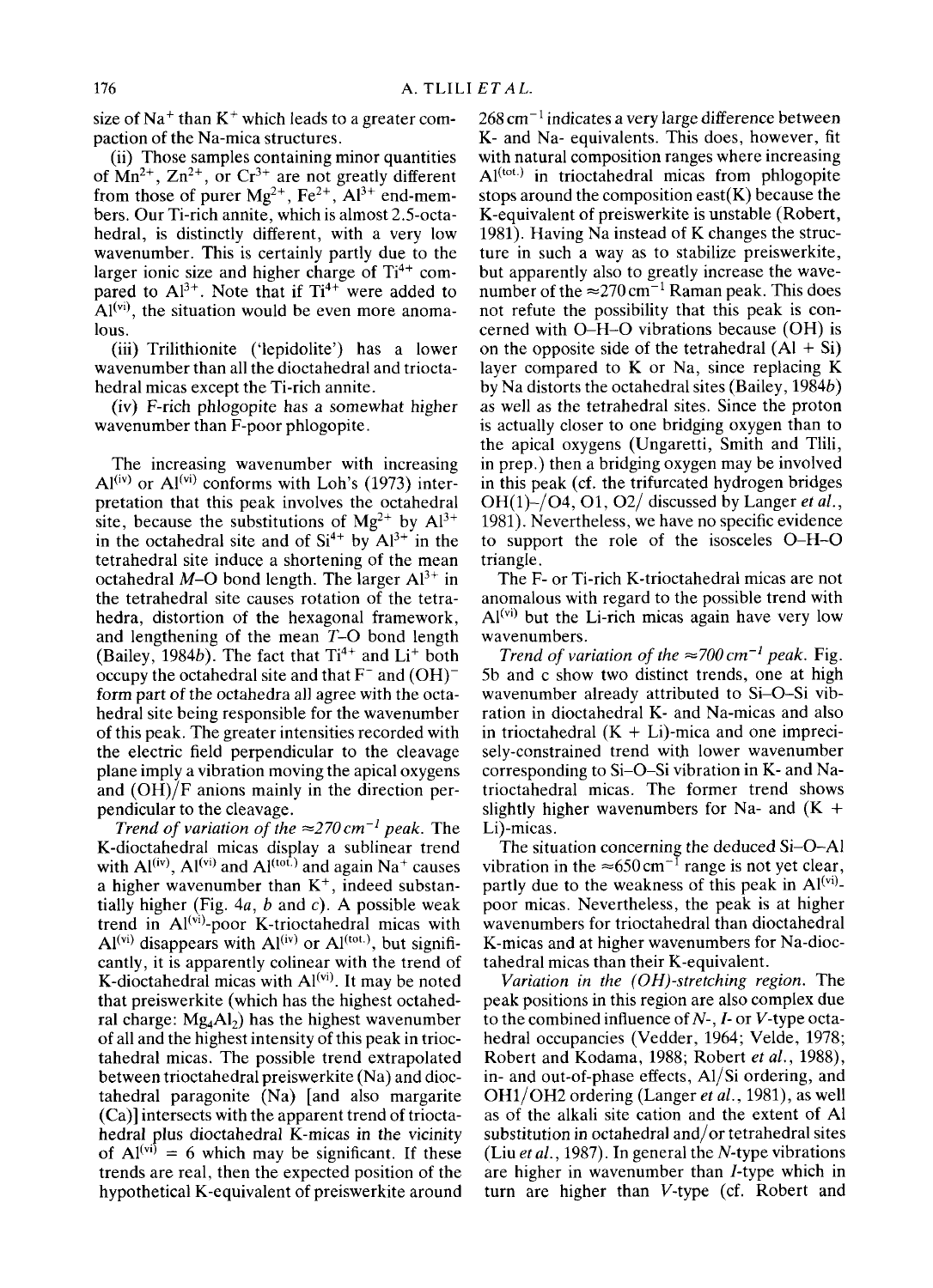

FIG. 5a, b and c. Trends of variation of the  $\approx$ 700 cm<sup>-1</sup> peak with Al<sup>(iv)</sup>, Al<sup>(iv)</sup>, and Al<sup>(iot.)</sup> respectively.

Kodama, 1988). Also, in general, N-type and Itype vibrations show decreasing wavenumber with increasing  $AI<sup>(tot.)</sup>$  from phlogopite to preiswerkite whereas V-type vibrations show increasing wavenumber with increasing A1 from phengite to muscovite. As expected the intensity of  $N$ -type vibrations decreases with increasing  $\mathbf{A}^{(tot.)}$  from phlogopite to preiswerkite whereas the intensity of /-type vibrations increases with increasing  $Al^{(tot.)}$ .

#### **Concluding statement**

This first systematic study of natural micas by Raman spectrometry has established that micas yield spectra which can be interpreted in terms of variation of wavenumber and intensity with variation in crystal-chemical features. At this point it is already possible to roughly determine the K-, Na-,  $(K + Li)$ - or Ca-, dioctahedral or trioctahedral, nature of an unknown mica. The next step is clearly to improve the characterization, either by obtaining a larger data set on natural micas or by examining synthetic micas with chemical compositions chosen so as:

(i) to be free of the various complicating minor elements such as  $F^-$ , Li<sup>+</sup>, Mn<sup>2+</sup>, Zn<sup>2+</sup>, Cr<sup>3+</sup>,  $Fe<sup>3+</sup>$  or Ti<sup>4+</sup>, and thus to have end-member values of the principal isovalent exchanges  $(K^+ = Na^+$ and  $Mg^{2+} = \text{Fe}^{2+}$ ); and

(ii) to substitute one cation at a time to observe the changes in Raman peak wavenumber and intensity, in particular by the exchanges:  $H^+$  =  $D^+$ ,  $Mg^{2+} = Mn^{2+}$ ,  $Al^{3+} = Ga^{3+}$ , and  $Si^{4+} =$  $Ge^{4+}$ .

A large programme of mica synthesis is, therefore, in progress and should help in clarifying the peak attributions as well as providing a basis for the chemical analysis of micas by Raman spectrometry in an analogous fashion to that now possible for multicomponent solid-solutions such as ilmenites (Pinet *et al.,* 1987) and garnets (Boyer *et al.,* 1988; Smith *et al.,* 1988) and pyroxenes (Smith, Yang and Boyer, in prep.).

# **Acknowledgements**

This project was partially financed by a grant to Dr D. C. Smith from the Muséum National d'Histoire Naturelle ('Actions spécifiques: cristallochimie des micas'). Dr J.-L. Robert kindly commented on the manuscript and Professors P. McMillan and D. J. Vaughan provided helpful reviews.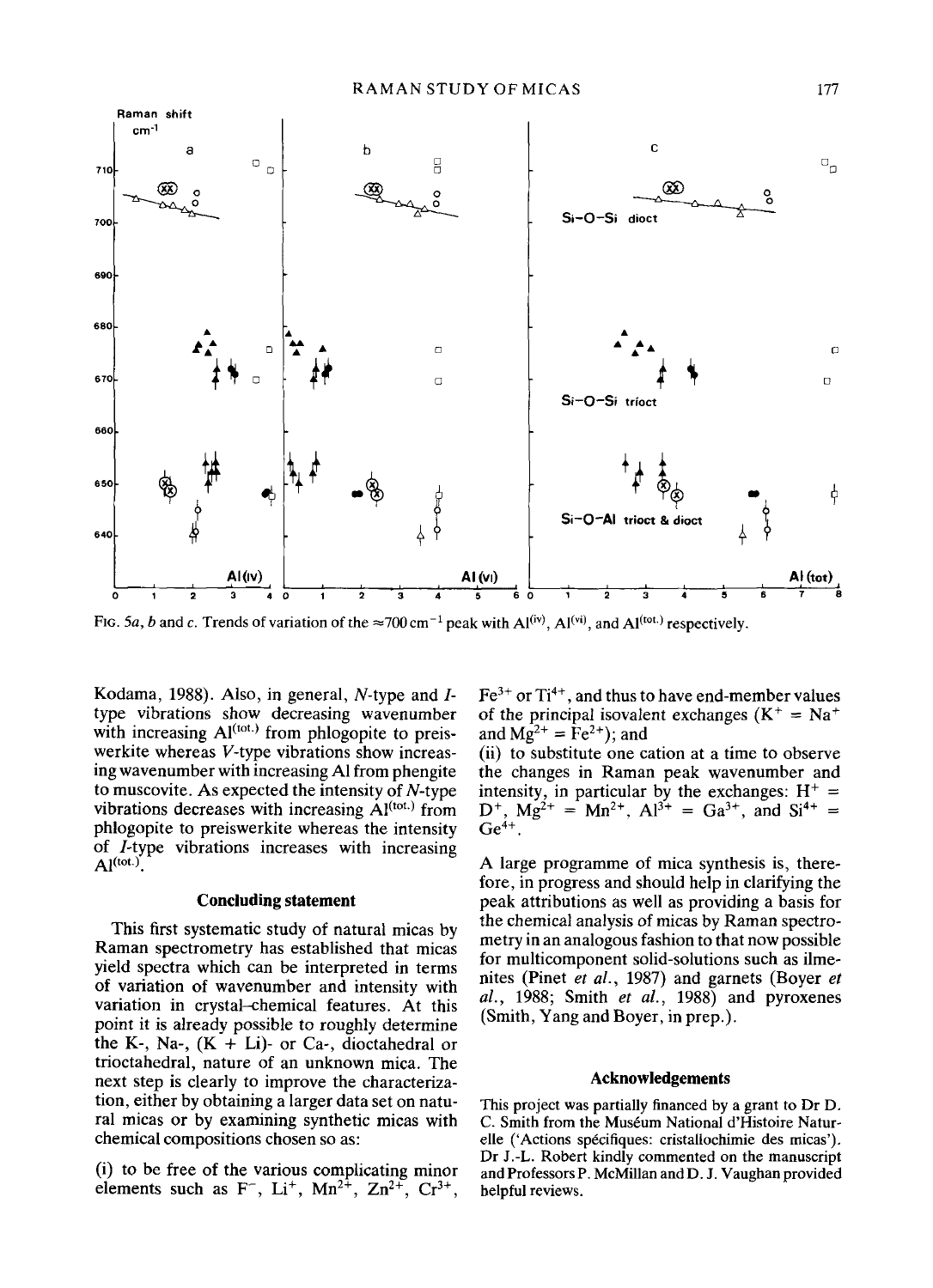#### **References**

- Bailey, S. W. (1984a) Classification and structures of the micas. In *Micas* (Bailey, S. W., ed.) Reviews in Mineralogy, 13, Min. Soc. Am., 1-12.
- $-$ (1984b) Crystal chemistry of the true micas. Ibid. 13-60.
- Boyer, H. and Smith, D. C. (1984) Petrological applications of the Raman microprobe (RMP) to the characterisation of micron-sized minerals in eclogites. In *Microbeam Analysis 1984* (A. D. Romig and J. I. Goldstein, eds.), San Francisco, 107-10.
- Chopin, C. and Lasnier, B. (1985a) Raman microprobe (RMP) determinations of natural and synthetic coesite. *Phys. Chem. Minerals* 12, 45-8.
- and Guyot, F. (1985b) RMP (Raman microprobe) characterisation of micron-sized run products in high P-T experimental mineralogy. *1985 Pittsburgh Conference and Exposition on Analytical Chemistry and Applied Spectroscopy* p. 1244.
- --Pinet, M. and Smith, D. C. (1988) The Raman microspectrometry of synthetic garnets in the system pyrope-almandine-grossular: a new technique for the non-destructive chemical analysis of garnet microinclusions. In *11th Internat. Conf. Raman Spectroscopy (1CORS) London* (R. J. H. Clark and D. A. Long, eds.) J. Wiley, pp. 915-6.
- Clemens, J. D., Sircone, S., Navrotsky, A. and McMillan, P. F. (1987) Phlogopite: High temperature solution calorimetry, thermodynamic properties, AI-Si and stacking disorder, and phase equilibria. *Geochim. Cosmochim. Acta* 51, 2569-78.
- D616-Dubois, M.-L., Dhamelincourt, P. and Schubnel, H.-J. (1980) Etude par spectroscopie Raman d'inclusions dans les diamants, saphirs et 6meraudes. *Rev. Gemm. a.f.g.* No.64, 13-6.
- Donnay, G., Donnay, J. D. H. and Takeda, H. (1964) Trioctahedral one-layer micas. II. Prediction of the structure from composition and cell dimensions. *Acta Crystallogr.* 17, 1374--81.
- Farmer, V. C. (1974) The layer silicates. In *Infrared Spectra of Minerals.* (Farmer, V. C., ed.) Min. Soc. London, 539pp.
- -and Velde, B. (1973) Effects of structural order and disorder on the infrared spectra of brittle micas. *Mineral. Mag.* 39,282-8.
- Franz, G., Thomas, S. and Smith, D. C. (1986) Highpressure phengite decomposition in the Weissenstein eclogite, Munchberger Gneiss Massif, Germany. *Contrib. Mineral. Petrol.* 92, 71-85.
- Giese, Jr. R. F. (1984) Electrostatic energy models of micas. In *Micas* (Bailey, S. W., ed.) Reviews in Mineralogy 13, Min. Soc. Am., 105-44.
- Griffith, W. P. (1975) Raman spectroscopy of terrestrial minerals. In *Infrared and Raman Spectroscopy of Lunar and Terrestrial Minerals* (C. Karr, ed.) Academic Press, N.Y., pp. 299-323.
- Guggenheim, S. (1984) The brittle micas. In *Micas*  (Bailey, S. W., ed.) Reviews in Mineralogy 13, Min. Soc. Am., 61-104.
- and Bailey, S. W. (1975) Refinement of margarite structure in the subgroup symmetry. *Am. Mineral*  60, 1023-9.
- Haley, L. V., Wylie, I. W. and Koningstein, J. A. (1982) An investigation of the lattice and interlayer water vibrational spectral regions of muscovite and vermiculite using Raman microscopy. *J. Raman Spec.* 13, 203-5.
- Ishii, M., Shimanouchi, T. and Nakahira, M. (1967) Far infrared absorption spectra of layer silicates. *Inorg. Chem. Acta* 1,387-92.
- -Nakahira, M. and Takeda, H. (1969) Far infrared absorption spectra of micas. *1969 International Clay Conference.*
- Knurr, R. A. and Bailey, S. W. (1986) Refinement of Mn-substituted muscovite and phlogopite. *Clays Clay Minerals 34,* 7-16.
- Langer, K., Chatterjee, N. D. and Abraham, K. (1981) Infrared studies of some synthetic and natural 2M1 dioctahedral micas. *Neues Jahrb. Mineral. Abh.* 142, 91-110.
- Liu, X. F., Robert, J.-L., Bény, J.-M. and Hardy, M. (1987) Raman spectrometry of (OH) groups in synthetic trioctahedral sodium micas: comparison with infrared and thermogravimetric data. *Terra Cognita*  7, 17.
- Livi, K. J. T. and Veblen, D. R. (1987) 'Eastonite' from Easton, Pennsylvania: A mixture of phlogopite and a new form of serpentine. *Am. Mineral.* 72, 113- 25.
- Loh, E. (1973) Optical vibrations in sheet silicates. J. *Phys. C: Solid State Phys.* 6, 1091-104.
- Moore, R. K. and White, W. B. (1971) Vibrational spectra of the common silicates: I. The garnets. *Am. Mineral.* 56, 54-71.
- Naumann, A. W., Safford, G. J. and Mumpton, F. A. (1966) Low-frequency (OH)-motions in layer silicate minerals. *Clays Clay Minerals* 14, 367-83.
- Ohashi, H. and Sekita, M. (1982) Raman spectroscopic study of the Si-O-Si stretching vibration in clinopyroxenes. *J. Japan. Assoc. Min. Petrol. Econ. Geol.*  77, 455-9.
- -(1983) Raman spectroscopic study of clinopyroxenes in the join CaScAISiO<sub>66</sub>-CaTiAl<sub>2</sub>O<sub>6</sub>. Ibid. 78, 239-45.
- Pinet, M., Smith, D. C. and Boyer, H. (1987) Raman fingerprinting of opaque and semi-opaque minerals: The natural system Geikielite-Ilmenite-Pyrophanite (GIP). *Terra Cognita* 7, 18.
- Robert, J.-L. (1981) *Etudes cristallochimiques sur les micas et les amphiboles: applications à la pétrographie* et à la géochimie. Thèse d'Etat, Université Paris XI, 206pp.
- and Gaspérin, M. (1985) Crystal structure refinement of hendricksite, a Zn- and Mn-rich trioctahedral potassium mica: a contribution to the crystal chemistry of zinc-bearing minerals. *Tscherm. Min.*  Petr. Mitt. 34, 1-14.
- and Kodama, H. (1988) Generalization of the correlations between hydroxyl-stretching wavenumbers and composition of micas in the system  $K_2O-MgO Al_2O_3-SiO_2-H_2O$ : a single model for trioctahedral and dioctahedral micas. *Am. J. Sci.* 288A, Wones Volume, 196-212.
- Bény, J.-M., Volfinger, M. and Monier, G. (1987) Characterization of lepidolites by Raman Spectro-